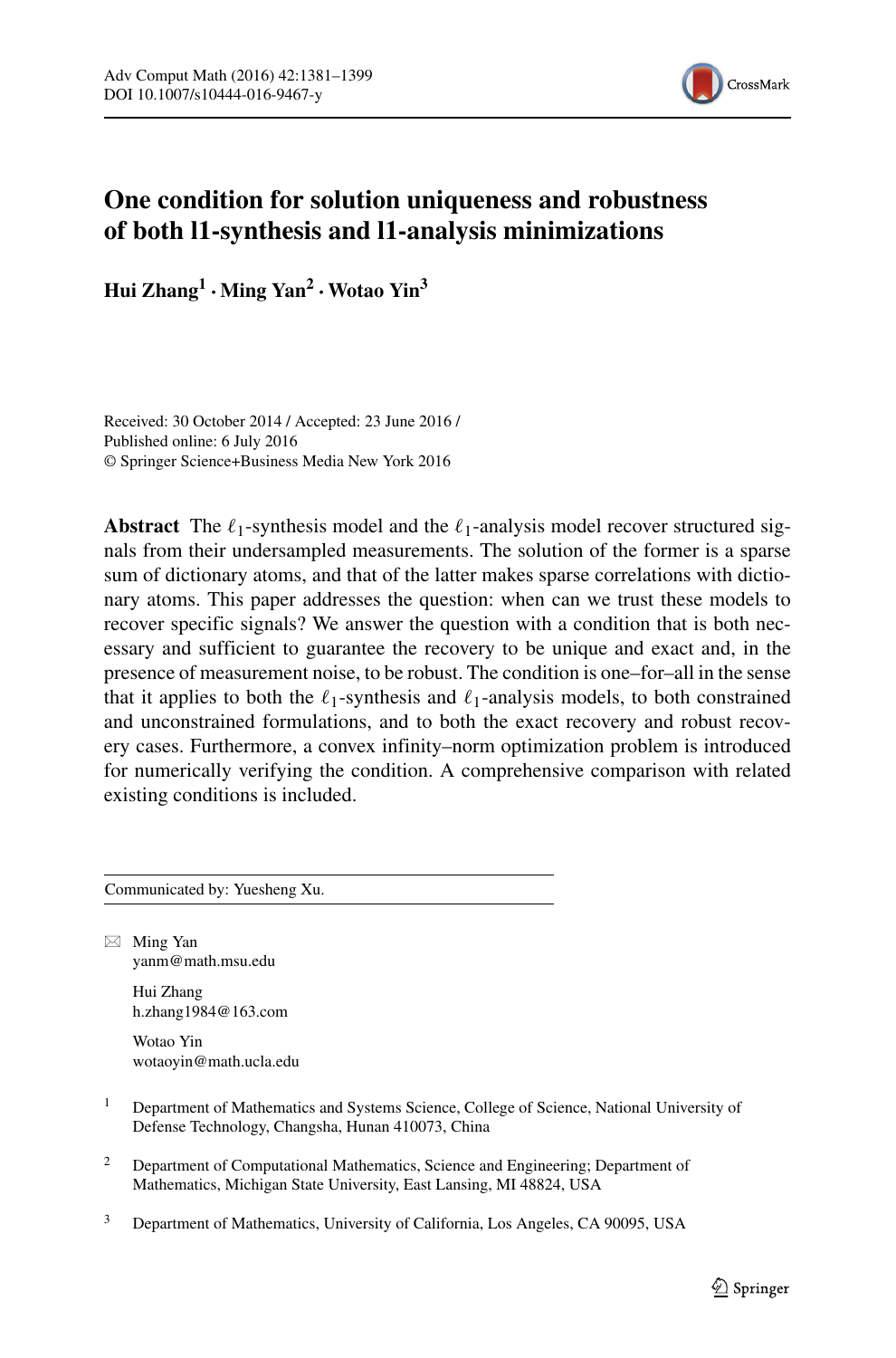**Keywords** Exact recovery  $\cdot$  Robust recovery  $\cdot \ell_1$ -analysis  $\cdot \ell_1$ -synthesis  $\cdot$  Sparse optimization · Compressive sensing

#### **Mathematics Subject Classification (2010)** 65K05 · 90C25

## **1 Introduction**

With both synthesis and analysis models of sparse signal recovery [\[1\]](#page-17-0), one is interested in when the recovery is successful, namely, whether the solution is unique and whether the solution error is proportional to the amount of noise in the measurements.

Various *sufficient* conditions have been proposed to guarantee successful recovery. Let us first discuss two types of recovery conditions. The *uniform recovery* conditions guarantee not only the successful recovery of one sparse signal but all signals that are sufficiently sparse, irrelevant of the locations of their nonzero entries. The *non-uniform recovery conditions*, however, focus on the recovery of a restricted set of sufficiently sparse signals, for example, the sparse signals with a specific support. Since non-uniform recovery conditions cover fewer signals, they are in general weaker and thus easier to hold than uniform recovery conditions. In addition, some non-uniform recovery conditions, especially those for fixed signal supports, are easier to verify numerically, whereas all the existing uniform recovery conditions are numerically intractable to verify on given sensing matrices. On the other hand, several kinds of random matrices (such as those with i.i.d. subgaussian entries) satisfy the uniform recovery conditions with high probability. The uniform conditions are useful in designing randomized linear measurements, whereas non-uniform conditions are useful for deterministic linear measurements on restricted sets of signals.

Non-uniform conditions for  $\ell_1$ -synthesis minimization include the non-uniform dual certificate condition [\[2\]](#page-17-1) and the "RIPless" property [\[3\]](#page-17-2). Well-known examples of uniform conditions include the restricted isometry principle [\[4\]](#page-17-3), the null space condition [\[5\]](#page-17-4), the spherical section property [\[6\]](#page-17-5), and others.

Because  $\ell_1$ -analysis minimization takes a more general form than  $\ell_1$ -synthesis minimization, some of the above non-uniform recovery conditions have been extended to the analysis case. Recent works  $[7-13]$  $[7-13]$  have made significant contributions.

This paper studies the so-called *dual certificate* condition, a type of non-uniform condition. We show that if a signal is a solution to any model among  $(1a)$ – $(1c)$ described below, there exists a necessary and sufficient condition, same for any of the three models, that guarantees that the signal will be uniquely recovered, i.e., each of models  $(1a)$ – $(1c)$  has the unique solution equal to the signal. While this result has been partially known in previous work for  $\ell_1$  minimization as a sufficient condition, we establish three new results:

- the condition previously known to be sufficient is, in fact, necessary;
- the condition guarantees robustness to noise. That is, under this condition, if the observed data is contaminated by arbitrary noise, the solution to either Eqs. [1b](#page-3-0) or [1c](#page-3-0) is robust to the noise in the sense that the solution error is proportional to the Euclidean norm of the noise;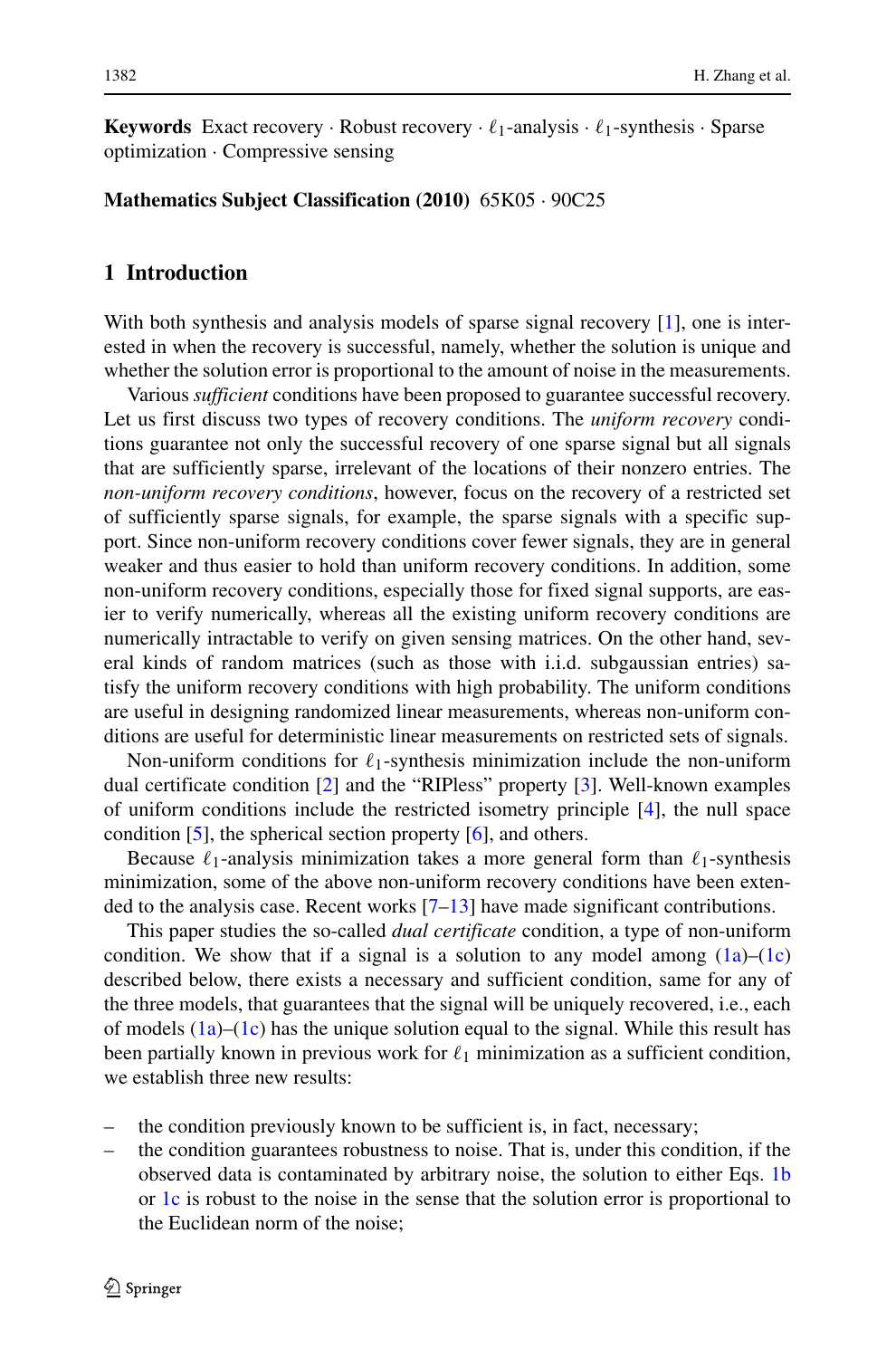nearly the same condition but imposed on the support of the largest  $|I|$  entries of an approximately sparse signal guarantees the robust recovery by model [\(1c\)](#page-3-0).

These results complete the theory of non-uniform recovery of the  $\ell_1$ -synthesis and  $\ell_1$ -analysis models. Very recently, the authors in [\[14\]](#page-18-0) studied generic regularized optimization models that include the  $\ell_1$ -synthesis and  $\ell_1$ -analysis models as special cases. They stated that a non-degenerate dual certificate, which generalizes the dual certificate condition in this paper, is sufficient for solution uniqueness. However, it is not necessary in general cases  $[15]$ . Thus, a natural question is in which cases this condition is also necessary for solution uniqueness. Our first result provides a partial answer to this question.

The proposed condition is compared to existing non-uniform conditions in the literature, most of which are stronger than ours and are thus sufficient yet not necessary. Note that some of those stronger ones also give additional properties that ours does not. Technically, a part of our analysis is inspired by existing results in [\[7,](#page-17-6) [16–](#page-18-2) [20\]](#page-18-3), which bear certain similarity among themselves and will be mentioned in later sections.

The rest of the paper is organized as follows. Sections [2](#page-2-0) and [3](#page-4-0) formulate the problem and state the main results. Section [4](#page-7-0) reviews several related results. Section [5](#page-10-0) discusses condition verification. Proofs for the main results are given in Sections [6,](#page-11-0) [7,](#page-14-0) and [8.](#page-16-0)

#### <span id="page-2-0"></span>**2 Problem formulation and contributions**

#### **2.1 Notation**

We equip  $\mathbb{R}^n$  with the canonical scalar product  $\langle \cdot, \cdot \rangle$  and the Euclidean norm  $\| \cdot \|_2$ . We let  $|\cdot|$  return the cardinality if the input is a set or the absolute value if the input is a number. For any  $x \in \mathbb{R}^n$ , supp $(x) = \{k : 1 \le k \le n, x_k \ne 0\}$  is the index set of the non-zero entries of x. sign(x) is the vector whose *i*th entry is the sign of  $x_i$ , taking a value among  $+1$ ,  $-1$ , and 0. For any  $p \ge 1$ , the  $\ell_p$ -norm of  $x \in \mathbb{R}^n$  is

$$
||x||_p = \left(\sum_{i=1}^n |x_i|^p\right)^{1/p},
$$

its  $\ell_0$ -"norm" is  $||x||_0 = |\text{supp}(x)|$ , and its  $\ell_\infty$ -norm is  $||x||_\infty = \max\{|x_i| : i =$ 1,  $\cdots$ , *n*}. For  $x \in \mathbb{R}^n$  and  $I \subset \{1, 2, \cdots, n\}$ ,  $x_I$  denotes the vector formed by the entries  $x_i$  of  $x$  for  $i \in I$ , and  $I^c$  is the complement of *I*. Similarly,  $A_I$  is the submatrix formed by the columns of *A* indexed by *I*.  $A^{\top}$  is the transpose of *A*. We use  $A_I^{\dagger}$  for the transpose of submatrix  $A_I$ , not a submatrix of  $A^{\dagger}$ . For a square matrix *A*,  $\lambda_{\text{max}}(A)$  and  $\lambda_{\text{min}}(A)$  denote its largest and smallest eigenvalues, respectively, Cond $(A)$  denotes its condition number, and  $||A||$  denotes its spectral norm. The null and column spaces of A are denoted by  $Ker(A)$  and  $Im(A)$ , respectively.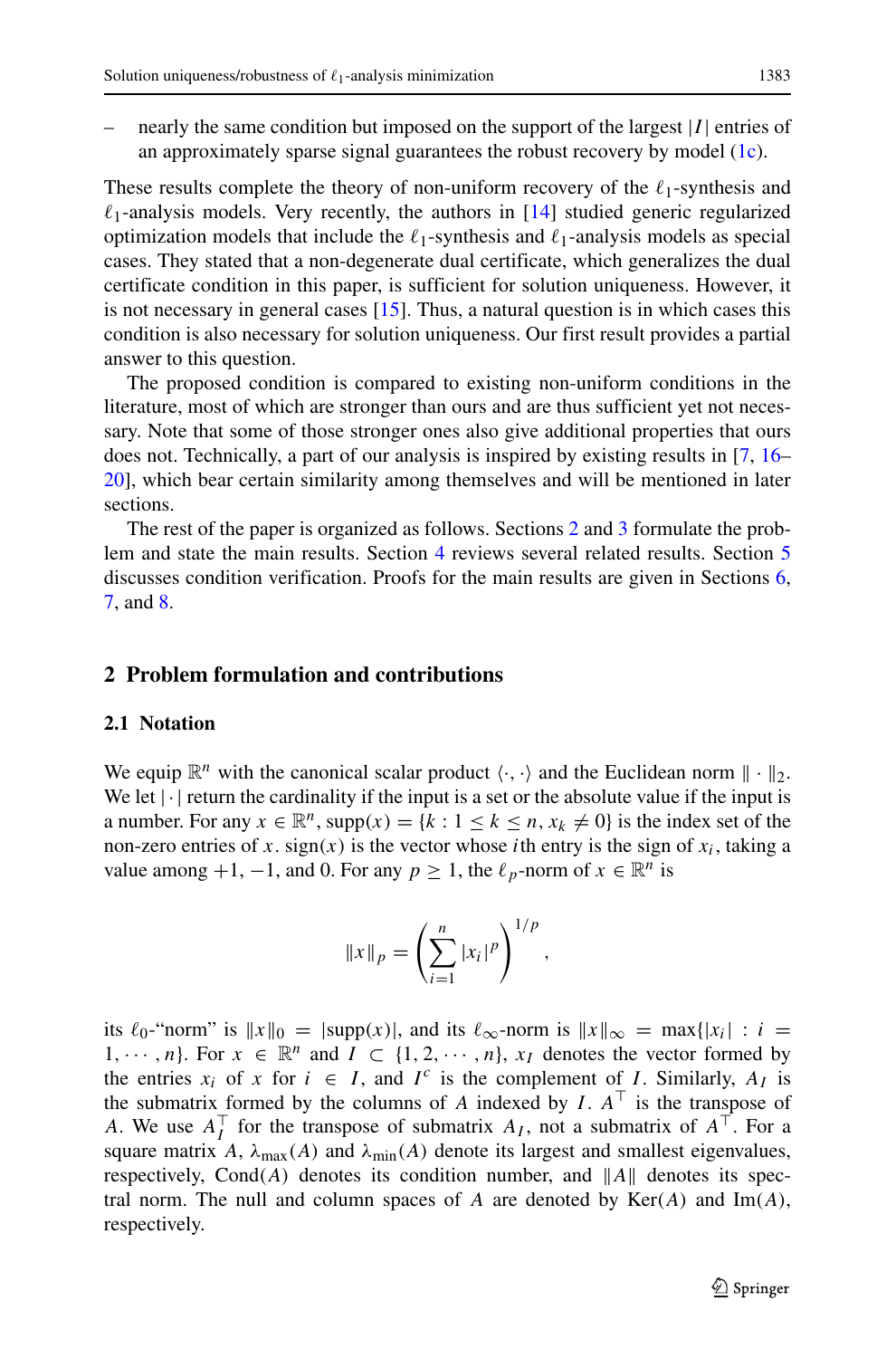#### **2.2 Problem formulations**

Let  $x^* \in \mathbb{R}^n$  be a signal of interest. This paper studies when  $\ell_1$  minimization can uniquely and robustly recover  $x^*$  from its linear measurements

<span id="page-3-1"></span>
$$
b=\varPhi x^*+w,
$$

where  $\Phi \in \mathbb{R}^{m \times n}$  is a certain matrix and  $w \in \mathbb{R}^m$  is noise. We focus on the setting  $m \leq n$ .

The results of this paper cover the following  $\ell_1$  minimization formulations:

<span id="page-3-0"></span>
$$
\underset{x}{\text{minimize}} \|\Psi^{\top} x\|_1, \quad \text{subject to } \Phi x = b,\tag{1a}
$$

minimize 
$$
\|\Phi x - b\|_2^2 + \lambda \|\Psi^\top x\|_1
$$
, (1b)

$$
\underset{x}{\text{minimize}} \ \|\boldsymbol{\varPsi}^{\top}\boldsymbol{x}\|_{1}, \quad \text{subject to} \ \|\boldsymbol{\varPhi}\boldsymbol{x} - \boldsymbol{b}\|_{2} \leq \delta, \tag{1c}
$$

where  $\Psi \in \mathbb{R}^{n \times l}$  and  $\delta$  and  $\lambda$  are positive parameters.

These three models are applied at different cases. Model  $(1a)$  is used if no noise is present, i.e.,  $w = 0$ . When there is noise in the measurements, models  $(1b)$ and [\(1c\)](#page-3-0) are used, and models [\(1b\)](#page-3-0) and [\(1c\)](#page-3-0) are equivalent in the sense that given *λ* in model [\(1b\)](#page-3-0), we can find  $\delta$  for model [\(1c\)](#page-3-0) such that they have the same optimal solution set, and vice versa. Depending on the prior information we have, one model is chosen over the other model. Model  $(1c)$  is applied when the  $\ell_2$  norm of the noise is given or can be accurately estimated.

If  $\Psi = Id$ , the identify matrix, models in Eq. [1](#page-3-1) are referred to as the  $\ell_1$  (or more generally,  $\ell_1$ -synthesis) models. If  $\Psi \neq Id$ , they are referred to as the  $\ell_1$ -analysis models, which are recently reviewed in  $[1]$ . The  $\ell_1$ -analysis models, including the cosparse analysis model [\[21\]](#page-18-4) and the total variation model [\[22\]](#page-18-5) as widely known examples, have recently attracted a lot of attention. The underlying signal is expected to make sparse correlations with the columns (atoms) in an possibly overcomplete dictionary  $\Psi$ , i.e.,  $\Psi^{\top} x^*$  is sparse; see [\[21,](#page-18-4) [23,](#page-18-6) [24\]](#page-18-7).

## **2.3 Geometry**

It is worth noting that the underlying geometry of solution uniqueness is rather clear. Indeed, it was characterized in terms of polytope faces by Donoho in [\[25\]](#page-18-8), and also of null spaces and tangent cones by Chandrasekaran et al. in [\[26\]](#page-18-9). However, there lacks a concrete *if-and-only-if* condition for one to check and the robustness results are difficult to obtain from geometry.

Let us describe the geometry of unique recovery under the simple setting:  $\Psi = Id$ . Then,  $x^*$  is the unique solution to Eq. [1a](#page-3-0) if the affine set  $\mathcal{F} = \{x : \Phi x = b\}$  touches the  $\ell_1$  polytope  $\{x : ||x||_1 = \gamma\}$ , for some  $\gamma > 0$ , at a *unique* point on a face of the polytope. The uniqueness for Eqs. [1b](#page-3-0) and [1c](#page-3-0) is similar except  $\mathcal F$  is replaced by a "tube"  $\mathcal{T} = \{x : \|\Phi x - b\|_2 \leq \sigma\}$ . In both cases, the uniqueness is certified by (i) a kernel condition that ensures touching the face at just one point, and (ii) the existence of a hyperplane (dual certificate) that separates  $\mathcal F$  or  $\mathcal T$  from the polytope and creates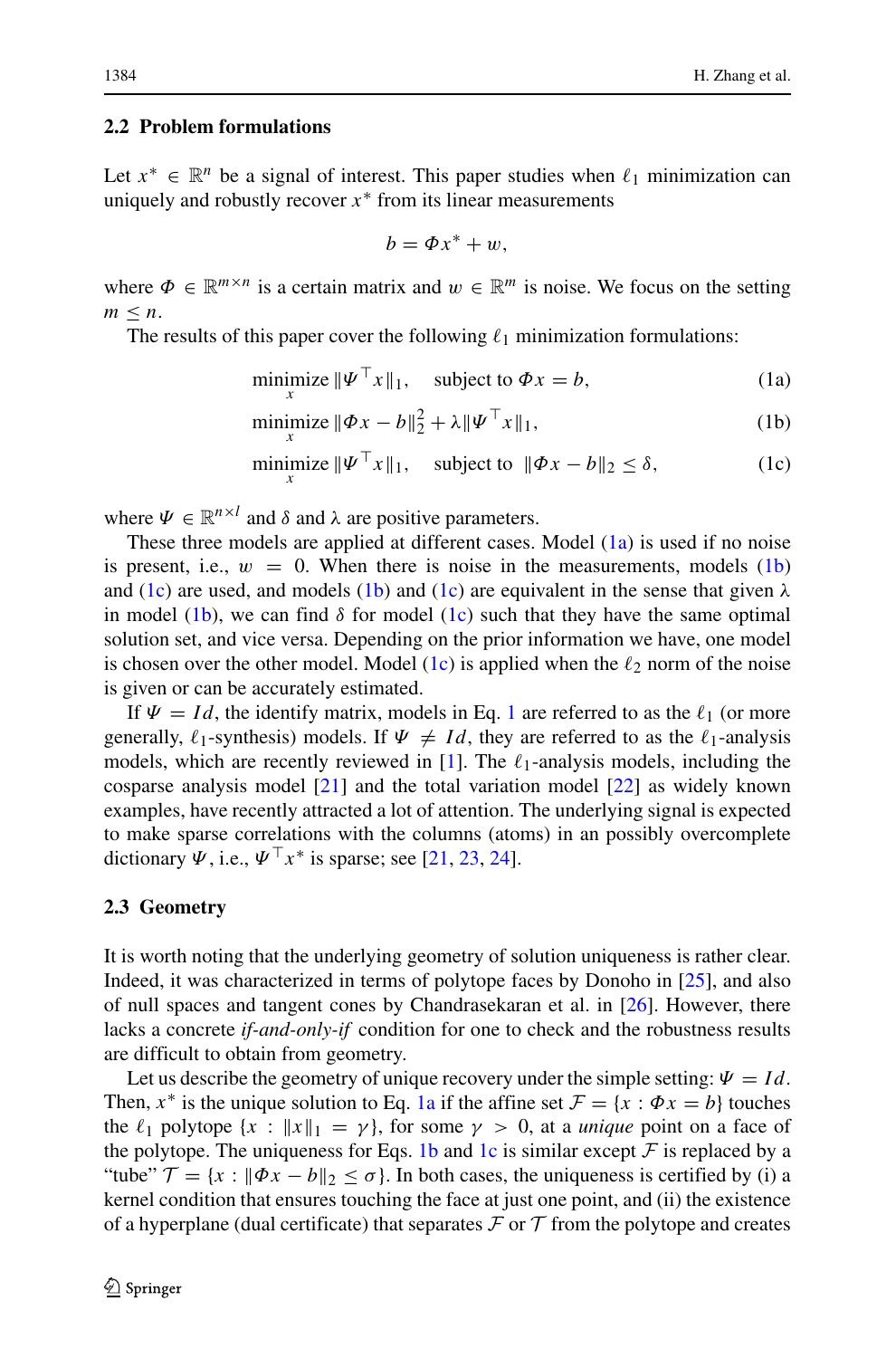a positive gap between them outside the face. The same geometry applies to  $\ell_1$ analysis minimization but involves the more complicated polytope  $\{x : \Psi^{\top} x\|_1 =$ *γ* }; see [\[27,](#page-18-10) [28\]](#page-18-11).

This work not only formalizes these geometrical explanations with a concrete *if-and-only-if* condition, but also establishes robustness bounds under the same condition, which cannot be explained by the above geometry. Suppose that noise is present in the measurements. Then, the point where  $\mathcal F$  or  $\mathcal T$  touches the polytope will move, and the point may or may not stay in the same face as in the noise-free case. The above geometry cannot clearly explain how far the point will move due to noise.

## <span id="page-4-0"></span>**3 Main condition and results**

## **3.1 Main condition**

**Condition 1** *Given*  $\bar{x} \in \mathbb{R}^n$ *, index sets*  $I = \text{supp}(\Psi^\top \bar{x}) \subset \{1, \dots, l\}$  *and*  $J = I^c$ *satisfy*

- (1)  $\text{Ker}(\Psi_J^{\perp}) \bigcap \text{Ker}(\Phi) = \{0\};$
- (2) *There exists*  $y \in \mathbb{R}^l$  *such that*  $\Psi y \in \text{Im}(\Phi^\top)$ *,*  $y_I = \text{sign}(\Psi_I^\top \bar{x})$ *, and*  $||y_J||_\infty$  < 1*.*

It is not difficult to understand the condition as we shall explain below.

Condition 1 part (1) says that there does *not* exist any nonzero  $\Delta x$  satisfying both  $\Psi_j^{\dagger} \bar{x} = \Psi_j^{\dagger} (\bar{x} + \Delta x)$  and  $\Phi \bar{x} = \Phi(\bar{x} + \Delta x)$ . Otherwise, there exists a nonempty line segment  $\mathcal I$  connecting  $\bar x - \alpha \Delta x$  and  $\bar x + \alpha \Delta x$  for some sufficiently small  $\alpha > 0$ such that  $\Phi x = \Phi \bar{x}$  and  $\|\Psi^\top x\|_1$  is constant for  $x \in \mathcal{I}$ . Hence,  $\bar{x}$  cannot be the unique minimizer. This condition implies that the role of  $\ell_1$  minimization is "limited" to recovering the support set *I*; if an oracle gives us *I*, we must solely rely on  $\Psi$ ,  $\Phi$ , and *b* to recover  $\bar{x}$ , since  $\|\Psi^\top x\|_1$  is locally linear near  $\bar{x}$  over  $\{x : \text{supp}(\Psi^\top) x = I\}$ and, thus, lacks the ability to pick  $\bar{x}$  out. In addition, part (1) of the condition implies the existence of  $\rho$  and  $\tau$  such that

$$
\|\Psi_I^\top x\|_2 \le \rho \|\Psi_J^\top x\|_1 + \tau \|\Phi x\|_2 \tag{2}
$$

for all  $x \in \mathbb{R}^n$ , which will be used later in Theorem 3.

Condition 1 part (2) states the existence of a strictly-complementary *dual certificate y*. To see this, let us check a part of the optimality condition of Eq. [1a:](#page-3-0)  $0 \in \Psi \partial \|\cdot\|_1 (\Psi^\top x) - \Phi^\top \beta$ , where vector  $\beta$  is the Lagrangian multiplier. We rewrite the condition as  $0 = \Psi y - \Phi^\top \beta$  where  $y \in \partial \mathbb{L} \cdot \mathbb{L}(\Psi^\top x)$ , which translates to  $y_I = \text{sign}(\Psi_I^{\perp} x)$  and  $||y_J||_{\infty} \le 1$ . This *y* certifies the optimality of  $\bar{x}$ . For solution uniqueness and/or robustness, we shall later show that the strict inequality  $\|y_J\|_{\infty}$  < 1 is necessary. Similar to the role played by the well-known Karush-Kuhn-Tucher (KKT) condition in convex optimization, Condition 1 serves as a necessary and sufficient condition for a signal not only to be a solution, but also to be the unique solution. This, hence, strengthens the corresponding results deduced by the KKT condition.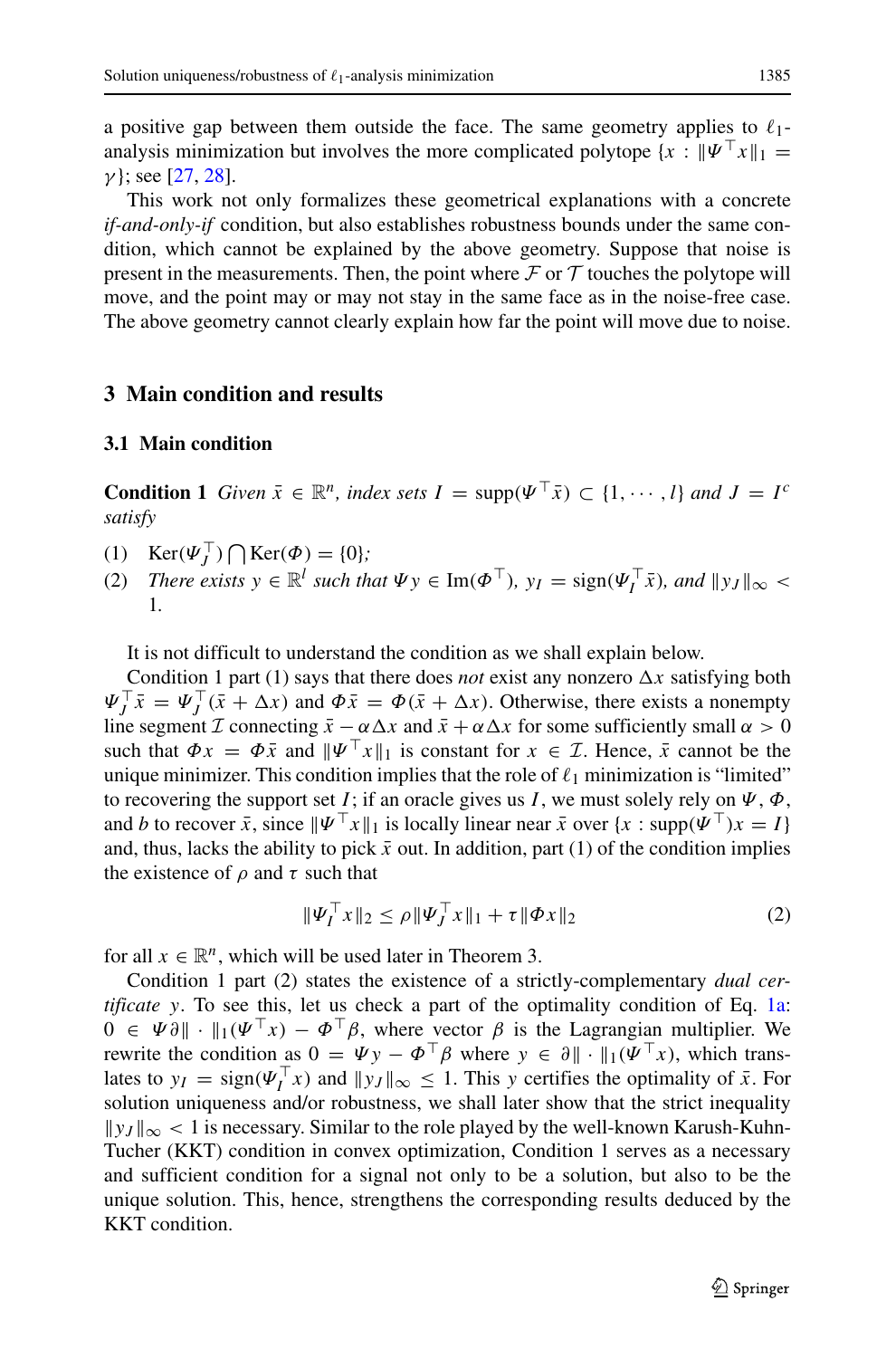It is worth mentioning a variant of Condition 1 as follows.

**Condition 2** *Given*  $\bar{x} \in \mathbb{R}^n$ , let  $I = \text{supp}(\Psi^\top \bar{x})$ . There exists a nonempty index set *J* ⊆ *I*<sup>*c*</sup> *such that the index sets I*, *J*, and  $K = (I \cup J)^c$  *satisfy* 

 $(1)$  Ker( $\Psi_j^{\perp}$ )  $\bigcap$  Ker( $\Phi$ ) = {0}*;* 

*(2) There exists*  $y \in \mathbb{R}^l$  *such that*  $\Psi y \in \text{Im}(\Phi^\top)$ *,*  $y_I = \text{sign}(\Psi_I^\top \bar{x})$ *,*  $||y_J||_\infty < 1$ *, and*  $||y_K||_{\infty} \leq 1$ .

In Condition 2, a smaller *J* relaxes part (2) but gives a larger  $\text{Ker}(\Psi_j^{\perp})$  and thus tightens part (1). Although Condition 2 allows a more flexible *J* than Condition 1, we shall show that they are equivalent.

The comparisons between Condition 1 and those in the existing literature are given in Section [4.](#page-7-0)

#### **3.2 Main results**

Depending on the specific models in Eq. [1,](#page-3-1) we need the following assumptions:

**Assumption 1** *Matrix Φ has full row-rank.*

**Assumption 2**  $\lambda_{max}(\Psi \Psi^{\top}) = 1$ .

**Assumption 3** *Matrix Ψ has full row-rank.*

Assumptions 1 and 3 are standard to avoid redundancy. Assumption 2 is nonessential as we can scale any general matrix  $\Psi$  by multiplying  $\frac{1}{\sqrt{1-\theta}}$  $\frac{1}{\lambda_{\max}(\Psi\Psi^{\top})}$ . Below we state our main results and delay their proofs to Sections [6–](#page-11-0)[8.](#page-16-0)

**Theorem 1** (Uniqueness) *Under Assumption 1, let x*ˆ *be a solution to problem* [\(1a\)](#page-3-0) *or* [\(1b\)](#page-3-0)*, or under Assumptions 1 and 3, let x*ˆ *be a solution to problem* [\(1c\)](#page-3-0)*. The following statements are equivalent:*

- 1) *Solution x*ˆ *is unique;*
- 2) *Condition 1 holds for*  $\bar{x} = \hat{x}$ ;
- 3) *Condition 2 holds for*  $\bar{x} = \hat{x}$ *.*

This theorem states that Conditions 1 and 2 are equivalent, and they are necessary and sufficient for a solution  $\hat{x}$  to problem [\(1a\)](#page-3-0), or to problem [\(1b\)](#page-3-0), or to problem [\(1c\)](#page-3-0) to be unique. To state our next result on robustness, we let

$$
r(J) := \sup_{u \in \text{Ker}(\Psi_J^\top) \setminus \{0\}} \frac{\|u\|_2}{\|\Phi u\|_2}.
$$

Part (1) of Condition 1 ensures that  $0 < r(J) < +\infty$ . If  $\Psi = Id$ , then  $u \in$  $\text{Ker}(\Psi_J^{\top})\setminus\{0\}$  is a sparse nonzero vector with maximal support  $J^c$ , and  $r(J)$  is the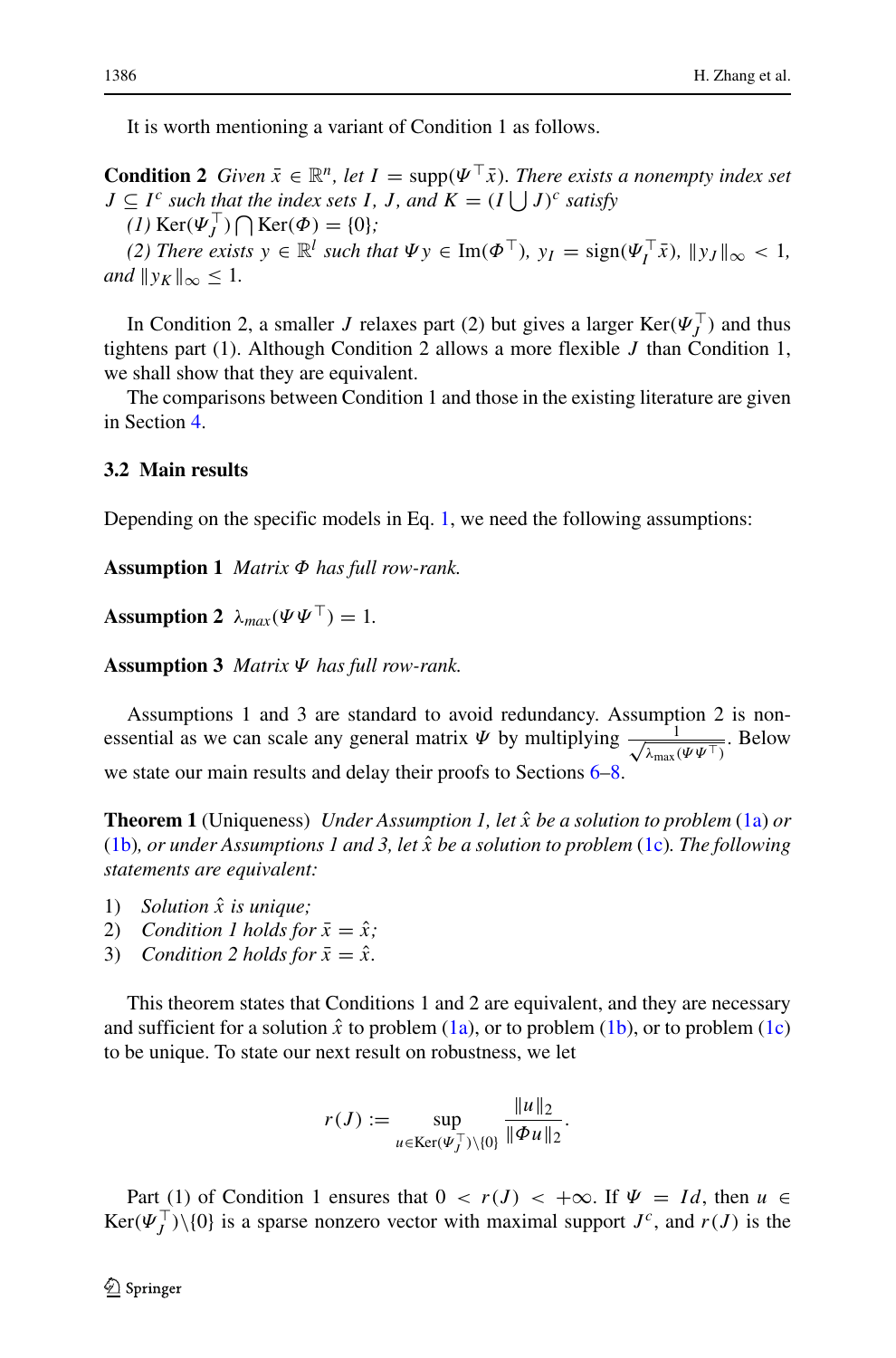inverse of the minimal singular value of the submatrix  $\Phi_{J^c}$ . Below we claim that Condition 1 ensures the robustness of problems [\(1b\)](#page-3-0) and [\(1c\)](#page-3-0) to arbitrary noise in *b*.

**Theorem 2** (Robustness to measurement noise) *Under Assumptions 1–3, given an original signal*  $x^* \in \mathbb{R}^n$ , *let*  $I = \text{supp}(\Psi^\top x^*)$  *and*  $J = I^c$ *. For arbitrary noise w, let*  $b = \Phi x^* + w$  *and*  $\delta = ||w||_2$ . If Condition 1 is met for  $\bar{x} = x^*$ , then

1) *For any*  $C_0 > 0$ *, there exists a constant*  $C_1 > 0$  *such that every minimizer*  $x_{\delta,\lambda}$ *of problem* [\(1b\)](#page-3-0) *using parameter*  $\lambda = C_0 \delta$  *satisfies* 

$$
\|\Psi^{\perp}(x_{\delta,\lambda}-x^*)\|_1\leq C_1\delta;
$$

2) *Every minimizer xδ of problem* [\(1c\)](#page-3-0) *satisfies*

$$
\|\Psi^\top (x_\delta - x^*)\|_1 \le C_2 \delta.
$$

*The constraints*  $C_1$  *and*  $C_2$  *are given as follows. Define* 

$$
\beta = (\Phi \Phi^{\top})^{-1} \Phi \Psi y
$$
,  $C_3 = r(J)\sqrt{|I|}$ , and  $C_4 = \frac{1 + \text{Cond}(\Psi) \|\Phi\| C_3}{1 - \|y_I\|_{\infty}}$ ,

*with which we have*

$$
C_1 = 2C_3 + C_0 \|\beta\|_2 + \frac{(1 + C_0 \|\beta\|_2 / 2)^2 C_4}{C_0},
$$
  
\n
$$
C_2 = 2C_3 + 2C_4 \|\beta\|_2.
$$

*Remark 1* From the results of Theorem 2, it is straightforward to derive  $\ell_1$  and  $\ell_2$ bounds for  $x_{\delta,\lambda} - x^*$  and  $x_{\delta} - x^*$  under Assumption 2.

 $\sqrt{4C_4}$ *Remark* 2 Since  $C_0$  is free to choose, one can choose the optimal  $C_0$  =  $rac{4C_4}{4||\beta||_2 + C_4 ||\beta||_2^2}$  and simplify  $C_1$  to

$$
C_1 = 2C_3 + C_4 \|\beta\|_2 + \sqrt{C_4^2 \|\beta\|_2^2 + 4C_4 \|\beta\|_2} \le 2C_3 + 2C_4 \|\beta\|_2 + 2,
$$

which becomes very similar to  $C_2$ . This reflects the equivalence between prob-lems [\(1b\)](#page-3-0) and [\(1c\)](#page-3-0) in the sense that given  $\lambda$ , one can find *δ* such that they have the same solution, and vice versa.

*Remark 3* Both  $C_1$  and  $C_2$  are the sum of  $2C_3$  and other terms.  $2C_3$  alone bounds the error when  $\Psi^{\top} x_{\delta,\lambda}$  (or  $\Psi^{\top} x_{\delta}$ ) and  $\Psi^{\top} x^*$  have matching signs. Since  $C_3$  does not depend on  $y_j$ , part (2) of Condition 1 does not play any role, whereas part (1) plays the major role. When the signs of  $\Psi^{\top} x_{\delta,\lambda}$  (or  $\Psi^{\top} x_{\delta}$ ) and  $\Psi^{\top} x^*$  do *not* match, the remaining terms in  $C_1$  and  $C_2$  are involved, and they are affected by part (2) of Condition 1; in particular,  $\|y_J\|_{\infty} < 1$  plays a big role as  $C_4$  is inversely proportional to  $1 - ||y||_{\infty}$ . Also, since there is no knowledge about the support of  $\Psi^{\top} x_{\delta,\lambda}$ , which may or may not equal to that of  $\Psi^{\top} x^*$ ,  $C_4$  inevitably depends on the global properties of  $\Psi$  and  $\Phi$ . In contrast,  $C_3$  only depends on the restricted property of  $\Phi$ .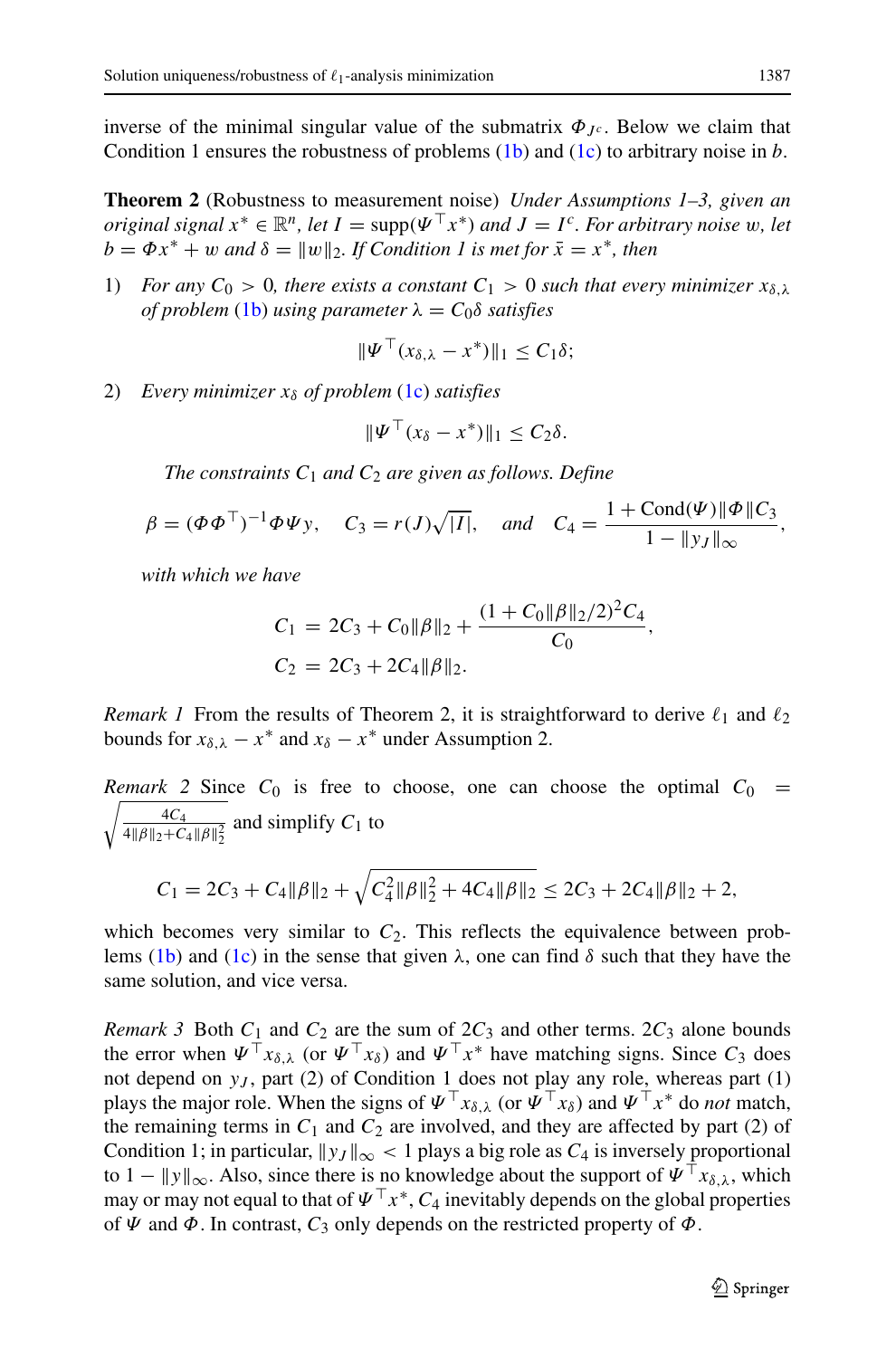When  $\Psi$ <sup>T</sup>  $x^*$  is only approximately sparse, we need to choose *I* as the support of the |*I* | largest entries of  $\Psi$ <sup>T</sup>  $x^*$  in Condition 1. Then we have the following robustness result of approximately sparse signals for Eq. [1c.](#page-3-0)

**Theorem 3** (Robustness for approximately sparse signals) *Under Assumption 3, given an original signal*  $x^* \in \mathbb{R}^n$  *with* |*I*| *largest entries of*  $\Psi^T x^*$  *supported on I*, *let*  $J = I^c$ *. For arbitrary noise w, let*  $b = \Phi x^* + w$  *and*  $\delta = ||w||_2$ *. If Condition 1 is met on I*, *i.e.*,  $\text{Ker}(\Psi_J^{\top}) \bigcap \text{Ker}(\Phi) = \{0\}$ , and there exist  $y \in \mathbb{R}^l$  and  $\beta \in \mathbb{R}^m$  such *that*  $\Psi v = \Phi^\top \beta$  *and* 

<span id="page-7-2"></span>
$$
y_I = sign(\Psi_I^T x^*), \|y_J\|_{\infty} < 1,
$$
 (3)

*then there exist ρ and τ such that*

<span id="page-7-1"></span>
$$
\|\Psi_I^\top x\|_2 \le \rho \|\Psi_J^\top x\|_1 + \tau \|\Phi x\|_2,\tag{4}
$$

*for all*  $x \in \mathbb{R}^n$ , and every minimizer  $x_\delta$  of  $\|\Psi^\top x\|_1$  subjective to  $\|\Phi x - b\|_2 \leq \delta$ *satisfies*

$$
\|\Psi^{\top}(x_{\delta}-x^{*})\|_{2} \leq \frac{2(1+\rho)}{1-\|y_{J}\|_{\infty}}\|\Psi_{J}^{\top}x^{*}\|_{1} + \left(\frac{2(1+\rho)\|\beta\|_{2}}{1-\|y_{J}\|_{\infty}}+2\tau\right)\delta. \tag{5}
$$

*Remark 4* With Assumption 3, part (1) of Condition 1 is equivalent to the existence of  $\rho$  and  $\tau$  in Eq. [4](#page-7-1) for all  $x \in \mathbb{R}^n$ . When part (1) of Condition 1 is satisfied, the existence of  $\rho$  and  $\tau$  is easy to show. If part (1) is not satisfied, then there exist  $x \neq 0$ such that  $\Psi_j^{\perp} x = 0$  and  $\Psi x = 0$ . Assumption 3 gives us that  $\Psi_l^{\perp} x \neq 0$ . Thus  $\|\Psi_I^{\perp} x\|_2 > 0 = \rho \|\Psi_J^{\perp} x\|_1 + \tau \|\Phi x\|_2$  for any  $\rho$  and  $\tau$ .

Condition [\(3\)](#page-7-2) can be relaxed into

$$
||y_I - \text{sign}(\Psi_I^{\top} x^*)||_2 \le \theta_1, \quad ||y_J||_{\infty} < 1.
$$

In this case, denote  $\mu_1 := \rho \theta_1 + ||y_J||_{\infty}$  and  $\mu_2 := \tau \theta_1 + ||\beta||_2$ . If  $\mu_1 < 1$ , then every minimizer  $x_{\delta}$  of  $\|\Psi^{\top} x\|_1$  subjective to  $\|\Phi x - b\|_2 \leq \delta$  satisfies

$$
\|\Psi^{\top}(x_{\delta}-x^{*})\|_{2} \leq \frac{2(1+\rho)}{1-\mu_{1}}\|\Psi_{J}^{\top}x^{*}\|_{1} + \left(\frac{2(1+\rho)\mu_{2}}{1-\mu_{1}}+2\tau\right)\delta.
$$

*Remark 5* Theorem 3 is inspired by several existing results in the standard *-*1 synthesis case; for example Theorem 3.1 in [\[19\]](#page-18-12) and Theorem 4.33 and Exercise 4.17 in  $[20]$ . The result here can be viewed as an extension from the  $\ell_1$ -synthesis case to the  $\ell_1$ -analysis case.

## <span id="page-7-0"></span>**4 Related works**

In the case of  $\Psi = Id$ , Condition 1 is well known in the literature for  $\ell_1$ -synthesis models. It is initially proposed in [\[2\]](#page-17-1) as a sufficient condition for solution uniqueness. For problems [\(1b\)](#page-3-0) and [\(1c\)](#page-3-0), [\[29,](#page-18-13) [30\]](#page-18-14) present sufficient but non-necessary conditions for solution uniqueness. Later, its necessity is established in  $[17]$  for model  $(1b)$  and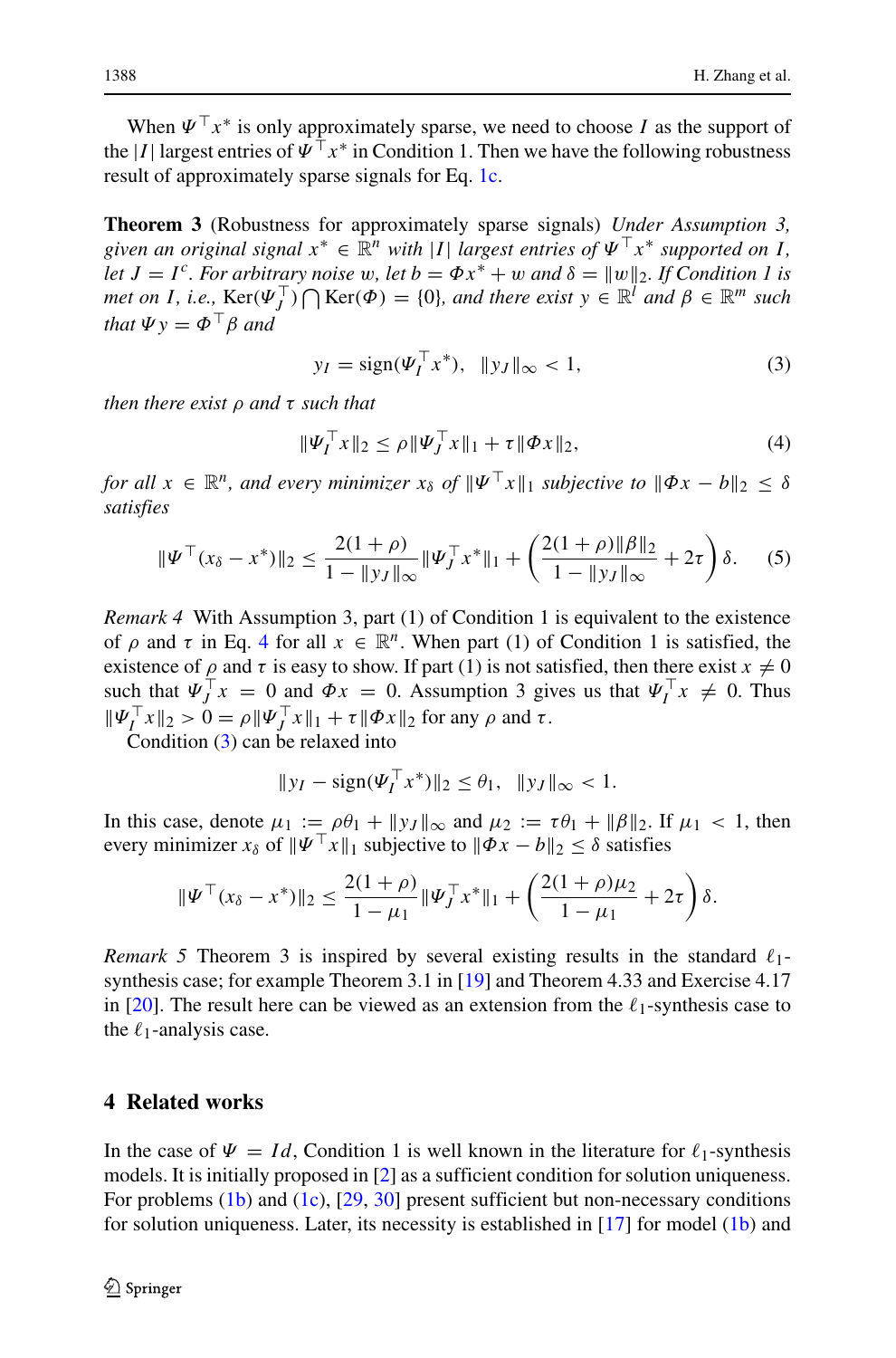then in [\[18\]](#page-18-16) for all models in Eq. [1,](#page-3-1) assuming  $\Psi = Id$  or an orthogonal basis. The solution robustness of model [\(1b\)](#page-3-0) is given under the same condition in [\[17\]](#page-18-15). Below we restrict our literature review to results for the  $\ell_1$ -analysis models.

#### **4.1 Previous uniqueness conditions**

Papers  $[7-9, 21, 31]$  $[7-9, 21, 31]$  $[7-9, 21, 31]$  $[7-9, 21, 31]$  $[7-9, 21, 31]$  establish the uniqueness of the  $\ell_1$ -analysis models, and some use stronger conditions than ours. Our purpose in the comparison is restricted to uniqueness and robustness to arbitrary noise. The reader should be aware that some of them also imply stronger results such as sign consistency by Conditions 4 and 6 below; while the rest such as Conditions 3 and 5 below are not used to derive stronger results yet.

The following condition in [\[21\]](#page-18-4), which was proposed by strengthening the null space condition, guarantees the solution uniqueness for problem  $(1a)$ :

**Condition 3** *Given*  $\bar{x}$ *, let Q be a basis matrix of*  $\text{Ker}(\Phi)$  *and*  $I = \text{supp}(\Psi^\top \bar{x})$ *. The followings are met:*

*(1)*  $\Psi_{I^c}^{\perp} \mathcal{Q}$  *is of full-rank;*  $(2)$ || $(Q^{\dagger} \Psi_{I^c})^+ Q^{\dagger} \Psi_{I} \text{sign}(\Psi_I^{\dagger} \bar{x})$ || $\infty$  < 1*.* 

Here  $A^+$  is the pseudo-inverse of matrix *A* defined as  $A^+ = A^{\top} (AA^{\top})^{-1}$ .

Paper [\[8\]](#page-17-9) proposes the following condition, which generalizes the synthesis Identifiability Criterion (IC) proposed in [\[2\]](#page-17-1), for the solution uniqueness and robustness for problems [\(1a\)](#page-3-0) and [\(1b\)](#page-3-0) (the robustness requires the non-zero entries of  $\Psi_I^{\perp} x$  to be sufficiently large compared to noise).

**Condition 4** *For a given*  $\bar{x}$ *, index sets*  $I = \text{supp}(\Psi^\top \bar{x})$  *and*  $J = I^c$  *satisfy:* 

- (1)  $\text{Ker}(\Psi_{J}^{\perp}) \bigcap \text{Ker}(\Phi) = \{0\};$
- $(2)$  *Let*  $A^{[J]} = U(U^{\top} \Phi^{\top} \Phi U)^{-1} U^{\top}$  and  $\Omega^{[J]} = \Psi_J^+ (\Phi^{\top} \Phi A^{[J]} Id) \Psi_I$ , where *U* is a basis matrix of  $\text{Ker}(\Psi_J^{\perp})$ . Then

$$
IC(\text{sign}(\Psi_I^\top \bar{x})) := \min_{u \in \text{Ker}(\Psi_J)} \|\Omega^{[J]}\text{sign}(\Psi_I^\top \bar{x}) - u\|_{\infty} < 1.
$$

According to [\[8\]](#page-17-9), Conditions 3 and 4 do not contain each other, and Condition 3 does not reduce to the synthesis IC in the synthesis case. Conditions 3 and 4 are determined by the sign and the support; while Conditions 1 and 2 are not determined quantities, and they depend on the existence of certain dual variables. This might be the main difference between Conditions 3, 4 and Conditions 1, 2.

The following example shows that Conditions 3 and 4 are both stronger than Conditions 1 and 2. Let

$$
\Psi = \begin{pmatrix} 10.5 & 1 & 10 \\ 0 & 1 & 0 \\ 0 & 0 & 1 \end{pmatrix}, \quad \Phi = \begin{pmatrix} 0 & 1 & 0 \\ 0 & 0 & 1 \end{pmatrix}, \quad \tilde{x} = \begin{pmatrix} 1 \\ -1 \\ -10 \end{pmatrix}, \quad b = \begin{pmatrix} -1 \\ -10 \end{pmatrix}.
$$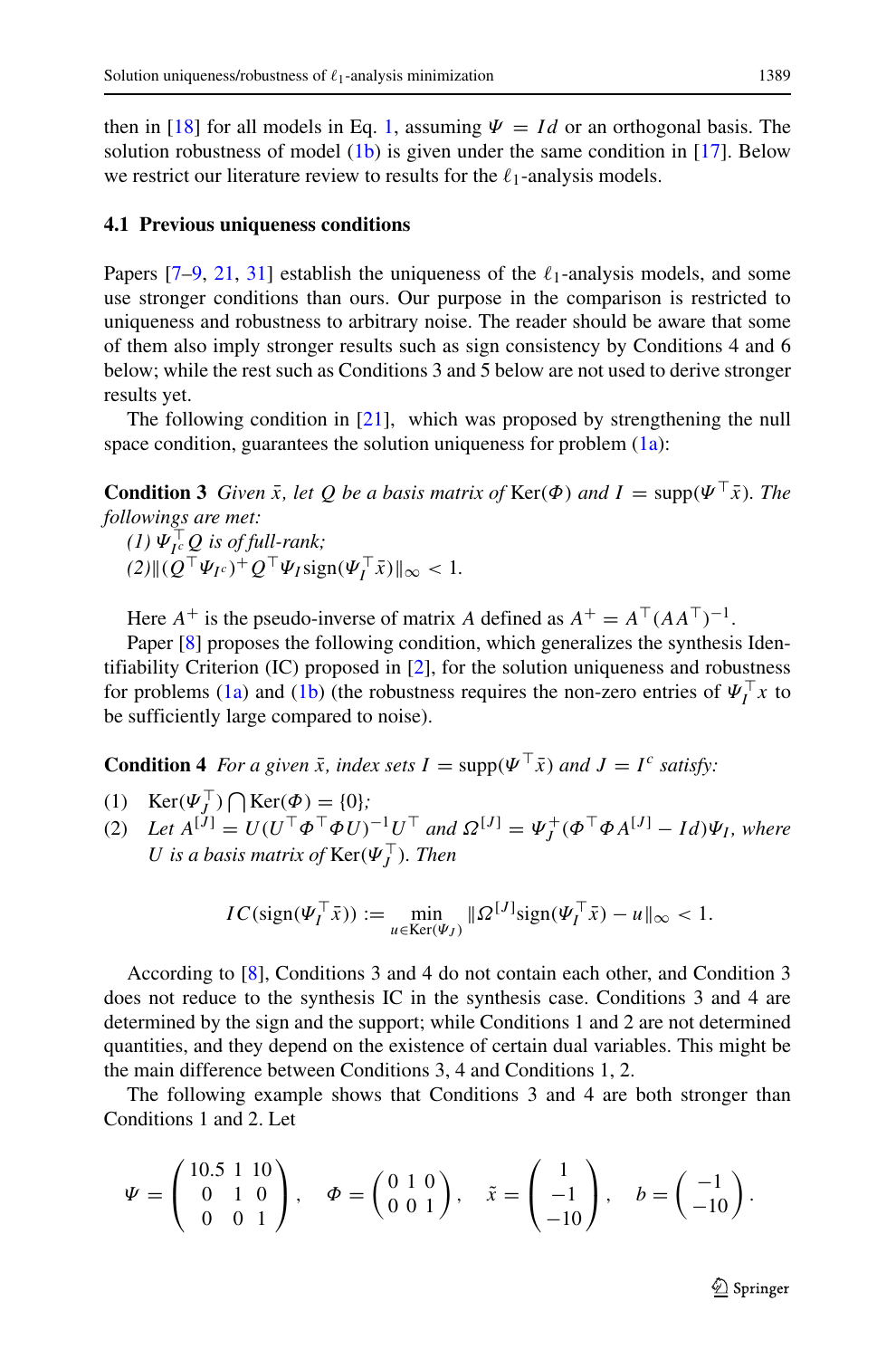It is straightforward to verify that Conditions 1 and 2 hold. However, Conditions 3 and 4 fail to hold. Indeed, we have  $\Psi^{\top} \tilde{x} = (10.5, 0, 0)^{\top}$  and  $I = \{1\}$ .  $Q = (1, 0, 0)^{\top}$ is a basis matrix of Ker*(Φ)*. Thus

$$
\| (Q^\top \Psi_{I^c})^+ Q^\top \Psi_{I} \text{sign}(\Psi_I^\top \tilde{x}) \|_{\infty} = \left\| \left( \frac{10.5}{101}, \frac{105}{101} \right)^\top \right\|_{\infty} = \frac{105}{101}.
$$

Hence, Condition 3 does not hold. Furthermore,  $U = (1, -1, -10)^{\top}$  is a basis matrix of Ker $(\Psi_L^{\top})$ , and the definition of  $\Omega^{[J]}$  gives us  $\Omega^{[J]} = (\frac{10.5}{101}, \frac{105}{101})^{\top}$ . Therefore,  $IC(\text{sign}(\Psi_I^{\top} \tilde{x})) = \frac{105}{101} > 1$ , so Condition 4 does not hold either. Paper [\[8\]](#page-17-9) also presents sufficient conditions for solution uniqueness, which are reviewed in [\[18\]](#page-18-16) and shown to be not necessary.

During the time we are preparing this manuscript, work [\[31\]](#page-18-17) gives the same condition as Condition 1 and shows its sufficiency. However, the necessity of Condition 1 or 2 is never discussed in the literature.

#### **4.2 Previous Robustness Conditions**

Turning to solution robustness, [\[7,](#page-17-6) [9,](#page-17-8) [31\]](#page-18-17) have studied the robustness of problems [\(1b\)](#page-3-0) and  $(1c)$  in the Hilbert-space setting. Translating to the finite dimension, the condition in [\[7\]](#page-17-6) is equivalent to Condition 2. Under Condition 2, work [\[7\]](#page-17-6) shows the existence of a constant *C* (not explicitly given) such that the solution  $x_{\delta,\lambda}$  to Eq. [1b](#page-3-0) obeys  $\|\Psi^{\top}(x_{\delta,\lambda} - x^*)\|_2 \leq C\delta$  when  $\lambda$  is set proportional to the noise level  $\delta$ . [\[31\]](#page-18-17) gives an explicit formula of *C* in  $x_{\delta,\lambda} - x^* \|_2 \leq C\delta$  for the solution  $x_{\delta,\lambda}$  to Eq. [1b.](#page-3-0) In order to obtain an explicit formula for  $C$ ,  $[9]$  introduces the following condition:

**Condition 5** Assume that  $\Psi \Psi^{\top}$  is invertible, and let  $\hat{\Psi} = (\Psi \Psi^{\top})^{-1} \Psi$ . Given  $\bar{x}$ , the *following two statements hold:*

- (1) *There exists some*  $y \in \partial \|\cdot\|_1(\Psi^\top \bar{x})$  *such that*  $\Psi y \in \text{Im}(\Phi^\top)$ ;<br>(2) *For some*  $t \in (0, 1)$ *, let*  $I(t) = \{i : |y_i| > t\}$ *, and the*
- *For some*  $t \in (0, 1)$ *, let*  $I(t) = \{i : |y_i| > t\}$ *, and the mapping*  $\hat{\Phi} :=$ *Φ*| Span{*Ψ*ˆ*i*:*i*∈*I (t)*} *is injective.*

Under this condition, the solutions to Eqs. [1b](#page-3-0) and [1c](#page-3-0) are subject to error bounds whose constants depend on  $t$ ,  $\hat{\phi}$ , and other quantities.

**Proposition 1** *Condition 5 is stronger than Condition 2.*

*Proof* Let  $J = I(t)^c$ ; then we have  $||y_J||_{\infty} \le t < 1$  from the definition of  $I(t)$ . It remains to show that  $\text{Ker}(\Psi_j^{\perp}) \bigcap \text{Ker}(\Phi) = \{0\}$ . For any  $x \in \text{Ker}(\Psi_j^{\perp})$ , we have

$$
x = (\Psi \Psi^{\top})^{-1} \Psi \Psi^{\top} x = (\Psi \Psi^{\top})^{-1} \Psi_J \Psi_J^{\top} x + (\Psi \Psi^{\top})^{-1} \Psi_{J^c} \Psi_{J^c}^{\top} x = (\Psi \Psi^{\top})^{-1} \Psi_{I(t)} \Psi_{I(t)}^{\top} x.
$$

Since  $\Phi$  restricted to Span{ $\hat{\Psi}_i : i \in I(t)$ } = Im( $(\Psi \Psi^{\top})^{-1} \Psi_{I(t)}$ ) is injective, we ve what we need. have what we need.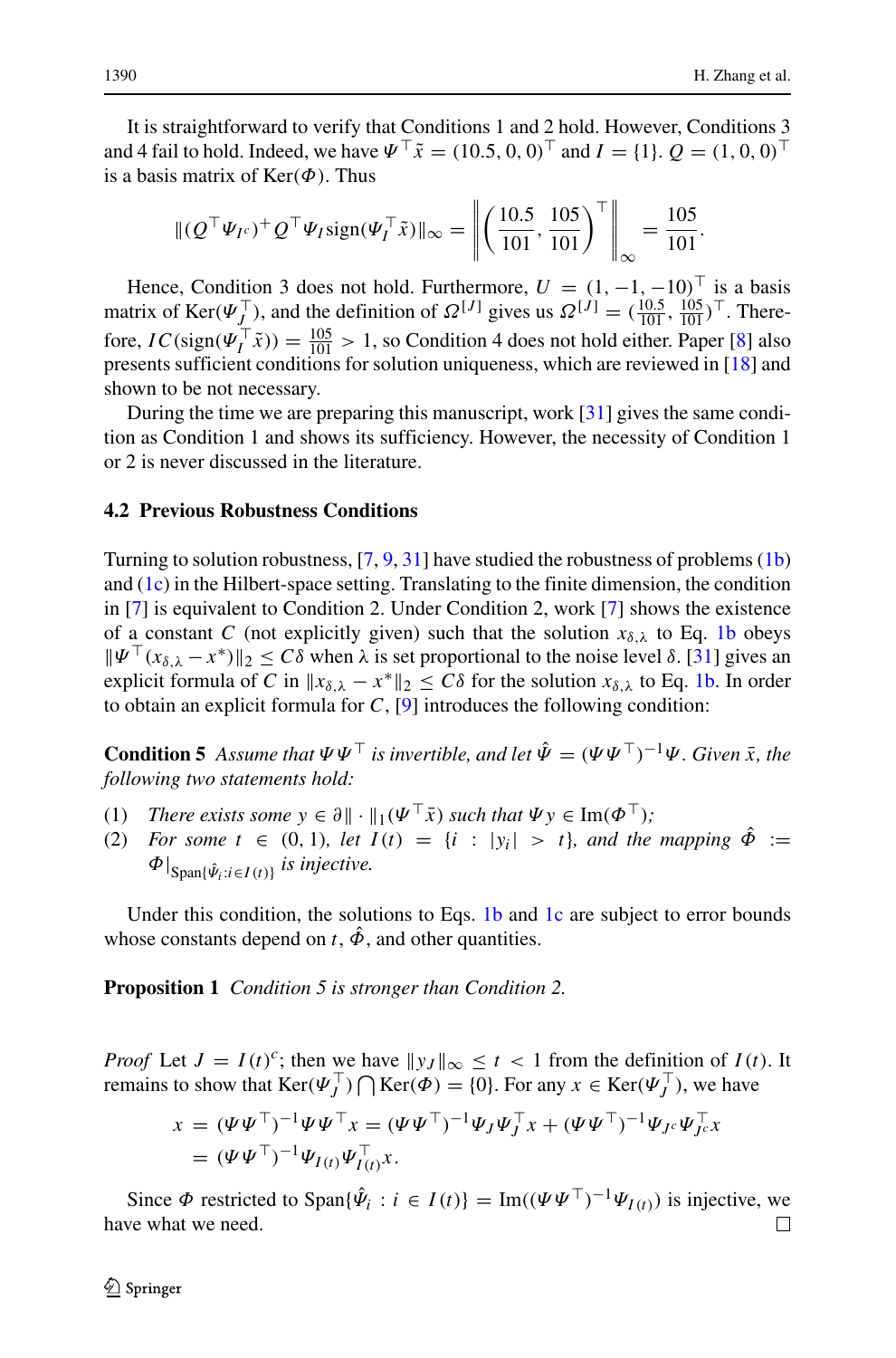Definition 5 in paper [\[8\]](#page-17-9) provides a much stronger condition below, which generalizes the synthesis Exact Recovery Condition (ERC) in [\[32\]](#page-18-18), and this condition strengthens Condition 4 by dropping the dependence on the *Ψ*-support (see the definition of  $RC(I)$  below).

**Condition 6** *Given*  $\bar{x}$ *, index sets*  $I = \text{supp}(\Psi^\top \bar{x})$  *and*  $J = I^c$  *satisfy:* 

(1)  $\text{Ker}(\Psi_J^{\perp}) \bigcap_{i=1}^n \text{Ker}(\Phi) = \{0\};$ 

(2) Letting  $\Omega^{[J]}$  be given as in Condition 4,

$$
RC(I) := \max_{p \in \mathbb{R}^{|I|}, \|p\|_{\infty} \le 1} \min_{u \in \text{Ker}(\Psi_J)} \|\Omega^{[J]}p - u\|_{\infty} < 1.
$$

Under this condition, a nice error bound and a certain kind of "weak" sign consistency (between  $\Psi^{\top} x_{\delta,\lambda}$  and  $\Psi^{\top} x^*$ ) are given provided that problem [\(1b\)](#page-3-0) is solved with the parameter  $\lambda = \frac{\rho \|w\|_2 c_J}{2(1 - RC(I))}$  for some  $\rho > 1$ , where  $c_J =$  $||\Psi_j^+ \Phi^\top (\Phi A^{[J]} \Phi^\top - Id)||_{2,\infty}$ . When  $1 - RC(I)$  gets close to 0, this  $\lambda$  can become larger than it should be.

## <span id="page-10-0"></span>**5 Verifying the conditions**

In this section, we present a method to verify Condition 1. Our method includes two steps:

- (**Step 1:**) Let  $\Phi = U \Sigma V^{\top}$  be the singular value decomposition of  $\Phi$ . Assume  $V =$  $[v_1, \dots, v_n]$ . Since  $\Phi$  has full row-rank, we have  $\text{Ker}(\Phi) = \text{Span}\{v_{m+1}, \dots, v_n\}$ and  $Q = [v_{m+1}, \dots, v_n]$  as a basis of Ker $(\Phi)$ . We verify that  $\Psi_J^{\perp} Q$  is of full-rank by computing the smallest singular value or QR decomposition and thus ensure part (1) of Condition 1.
- **(Step 2:)** Let  $u_1 = -Q^{\dagger} \Psi_I \text{sign}(\Psi_I^{\dagger} \bar{x})$  and  $A = Q^{\dagger} \Psi_J$ . Solve the convex problem

<span id="page-10-1"></span>
$$
\underset{u \in \mathbb{R}^{|J|}}{\text{minimize}} \|u\|_{\infty}, \quad \text{subject to } Au = u_1. \tag{6}
$$

If the optimal objective of Eq. [6](#page-10-1) is strictly less than 1, then part  $(2)$  of Condition 1 holds. In fact, we have:

**Proposition 2** *Part (2) of Condition 1 holds if and only if* Eq. [6](#page-10-1) has an optimal objective *<* 1.

*Proof* Let  $\hat{u}$  be a minimizer of Eq. [6.](#page-10-1) Assume  $\|\hat{u}\|_{\infty} < 1$ . We consider the vector *y* composed by  $y_I = sign(\Psi_I^{\dagger} \bar{x})$  and  $y_J = \hat{u}$ . To show part (2) of Condition 1, it suffices to prove  $\Psi y \in \text{Im}(\Phi^{\dagger})$ , or equivalently,  $Q^{\dagger}\Psi y = 0$ . Indeed,

$$
Q^{\top} \Psi y = Q^{\top} \Psi_J y_J + Q^{\top} \Psi_I y_I = Q^{\top} \Psi_J \hat{u} + Q^{\top} \Psi_I y_I = 0.
$$

The other direction is obvious.

 $\Box$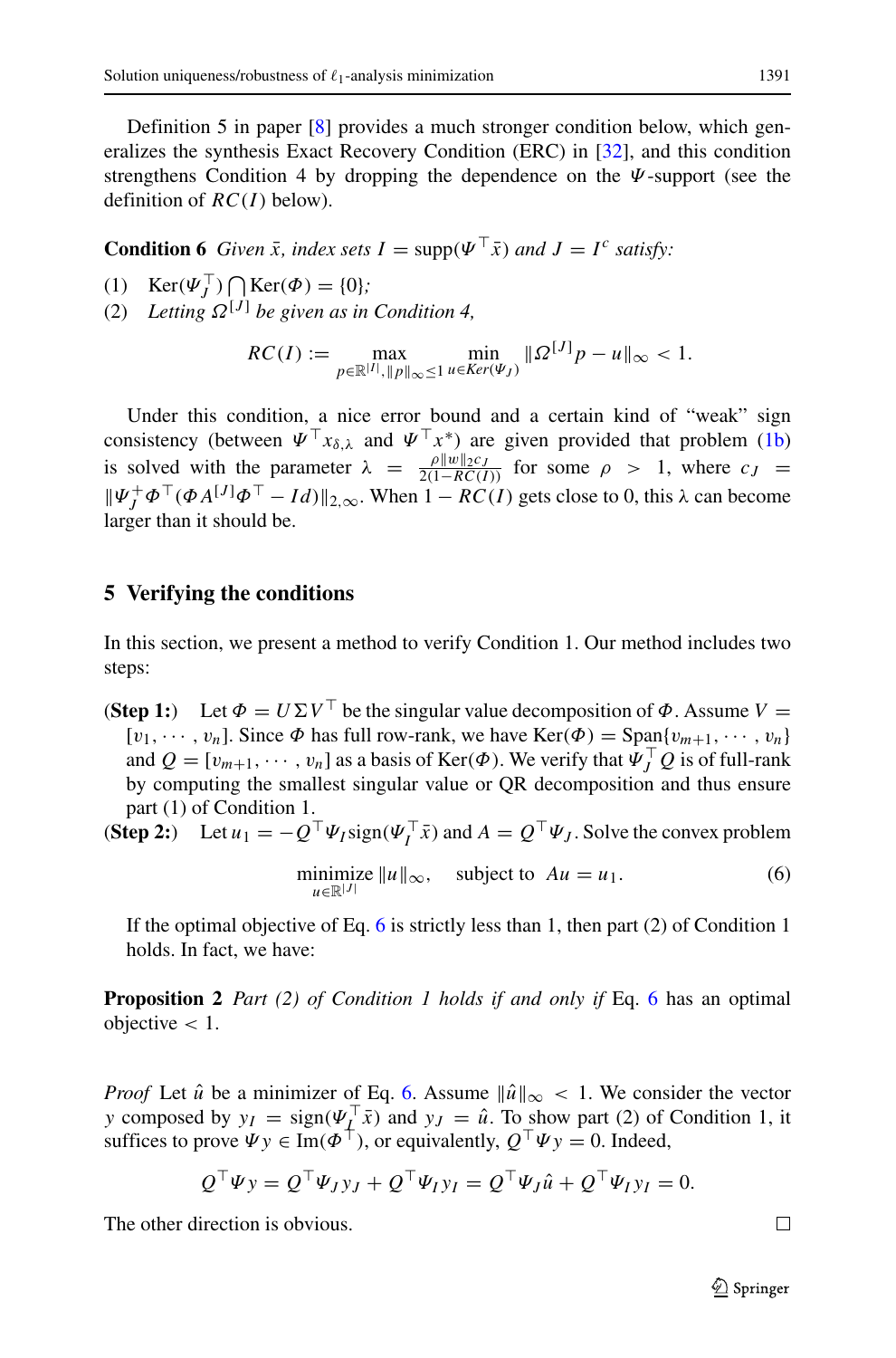The convex program  $(6)$  is similar in form to one in [\[8,](#page-17-9) Definition 4], but they are used to verify different conditions.

# <span id="page-11-0"></span>**6 Proof of Theorem 1**

We establish Theorem 1 in two steps. Our first step proves the theorem for problem  $(1a)$  only. The second step proves Theorem 1 for problems  $(1b)$  and  $(1c)$ .

#### **6.1 Proof of Theorem 1 for problem [\(1a\)](#page-3-0)**

The equivalence of the three statements is shown in the following order: 3*)*  $\implies$  $1) \Longrightarrow 2) \Longrightarrow 3).$ 

3 $) \implies 1$ . Consider any perturbation  $\hat{x} + h$  where  $h \in \text{Ker}(\Phi) \setminus \{0\}$ . Take a subgradient  $g \in \partial \|\cdot\|_1(\Psi \cdot \hat{x})$  obeying  $g_I = \text{sign}(\Psi_I \cdot \hat{x}) = y_I$ ,  $g_K = y_K$ , and  $\|g_J\|_{\infty} \le 1$ such that  $\langle g_J, \Psi_J^{\dagger} h \rangle = ||\Psi_J^{\dagger} h||_1$ . Then,

<span id="page-11-1"></span>
$$
\|\Psi^{\top}(\hat{x}+h)\|_{1} \ge \|\Psi^{\top}\hat{x}\|_{1} + \langle \Psi g, h \rangle \tag{7a}
$$

$$
= \|\Psi^{\top}\hat{x}\|_1 + \langle \Psi g - \Psi y, h \rangle \tag{7b}
$$

$$
= \|\Psi^{\top}\hat{x}\|_1 + \langle g - y, \Psi^{\top}h \rangle \tag{7c}
$$

$$
= \|\Psi^{\top}\hat{x}\|_1 + \langle g_J - y_J, \Psi_J^{\top}h \rangle \tag{7d}
$$

$$
\geq \|\Psi^{\top}\hat{x}\|_{1} + \|\Psi_{J}^{\top}h\|_{1}(1 - \|y_{J}\|_{\infty}),
$$
 (7e)

where Eq. [7b](#page-11-1) follows from  $\Psi y \in \text{Im}(\Phi^{\top}) = \text{Ker}(\Phi)^{\perp}$  and  $h \in \text{Ker}(\Phi)$ , Eq. [7d](#page-11-1) follows from the setting of *g*, and Eq. [7e](#page-11-1) is an application of the inequality  $\langle x, y \rangle \leq ||x||_1 ||y||_\infty$  and  $\langle g_J, \Psi_J^{\perp} h \rangle = ||\Psi_J^{\perp} h||_1$ . Since  $h \in \text{Ker}(\Phi) \setminus \{0\}$  and  $\text{Ker}(\Psi_J^{\perp}) \bigcap \text{Ker}(\Phi) = \{0\}$ , we have  $\|\Psi_J^{\perp} h\|_1 > 0$ . Together with the condition  $||y_J||_{\infty} < 1$ , we have  $||\Psi^{\top}(\hat{x} + h)||_1 > ||\Psi^{\top} \hat{x}||_1$  for every  $h \in \text{Ker}(\Phi) \setminus \{0\}$  which implies that  $\hat{x}$  is the unique minimizer of Eq. [1a.](#page-3-0)

1*)*  $\implies$  2*)*. For every *h* ∈ Ker $(\Phi) \setminus \{0\}$ , we have  $\Phi(\hat{x} + th) = \Phi \hat{x}$  and can find *t* small enough around 0 such that  $sign(\Psi_I^{\dagger}(\hat{x} + th)) = sign(\Psi_I^{\dagger} \hat{x})$ . Since  $\hat{x}$  is the unique solution, for small and nonzero *t*, we have

$$
\begin{split} \|\Psi^{\top}(\hat{x})\|_{1} &< \|\Psi^{\top}(\hat{x}+th)\|_{1} = \|\Psi_{I}^{\top}(\hat{x}+th)\|_{1} + \|\Psi_{I^{c}}^{\top}(\hat{x}+th)\|_{1} \\ &= \langle \Psi_{I}^{\top}(\hat{x}+th), \text{ sign } (\Psi_{I}^{\top}(\hat{x}+th)) \rangle + \|\iota \Psi_{I^{c}}^{\top} h\|_{1} \\ &= \langle \Psi_{I}^{\top} \hat{x} + \iota \Psi_{I}^{\top} h, \text{ sign } (\Psi_{I}^{\top} \hat{x}) \rangle + \|\iota \Psi_{I^{c}}^{\top} h\|_{1} \\ &= \langle \Psi_{I}^{\top} \hat{x}, \text{ sign } (\Psi_{I}^{\top} \hat{x}) \rangle + \iota \langle \Psi_{I}^{\top} h, \text{ sign } (\Psi_{I}^{\top} \hat{x}) \rangle + \|\iota \Psi_{I^{c}}^{\top} h\|_{1} \\ &= \|\Psi^{\top}(\hat{x})\|_{1} + \iota \langle \Psi_{I}^{\top} h, \text{ sign } (\Psi_{I}^{\top} \hat{x}) \rangle + \|\iota \Psi_{I^{c}}^{\top} h\|_{1}. \end{split}
$$

Therefore, for any  $h \in \text{Ker}(\Phi) \setminus \{0\}$ , we have

<span id="page-11-2"></span>
$$
\langle \Psi_I^\top h, \text{ sign } (\Psi_I^\top \hat{x}) \rangle < \| \Psi_{I^c}^\top h \|_1,\tag{8}
$$

which can be viewed as an analysis version of the synthesis null space condition [\[5\]](#page-17-4). If the condition  $\text{Ker}(\Psi_{I^c}^{\perp}) \bigcap \text{Ker}(\Phi) = \{0\}$  does not hold, we can choose a nonzero vector  $h \in \text{Ker}(\Psi_{I^c}^{\perp}) \bigcap \text{Ker}(\Phi)$ . We also have  $-h \in \text{Ker}(\Psi_{I^c}^{\perp}) \bigcap \text{Ker}(\Phi)$ .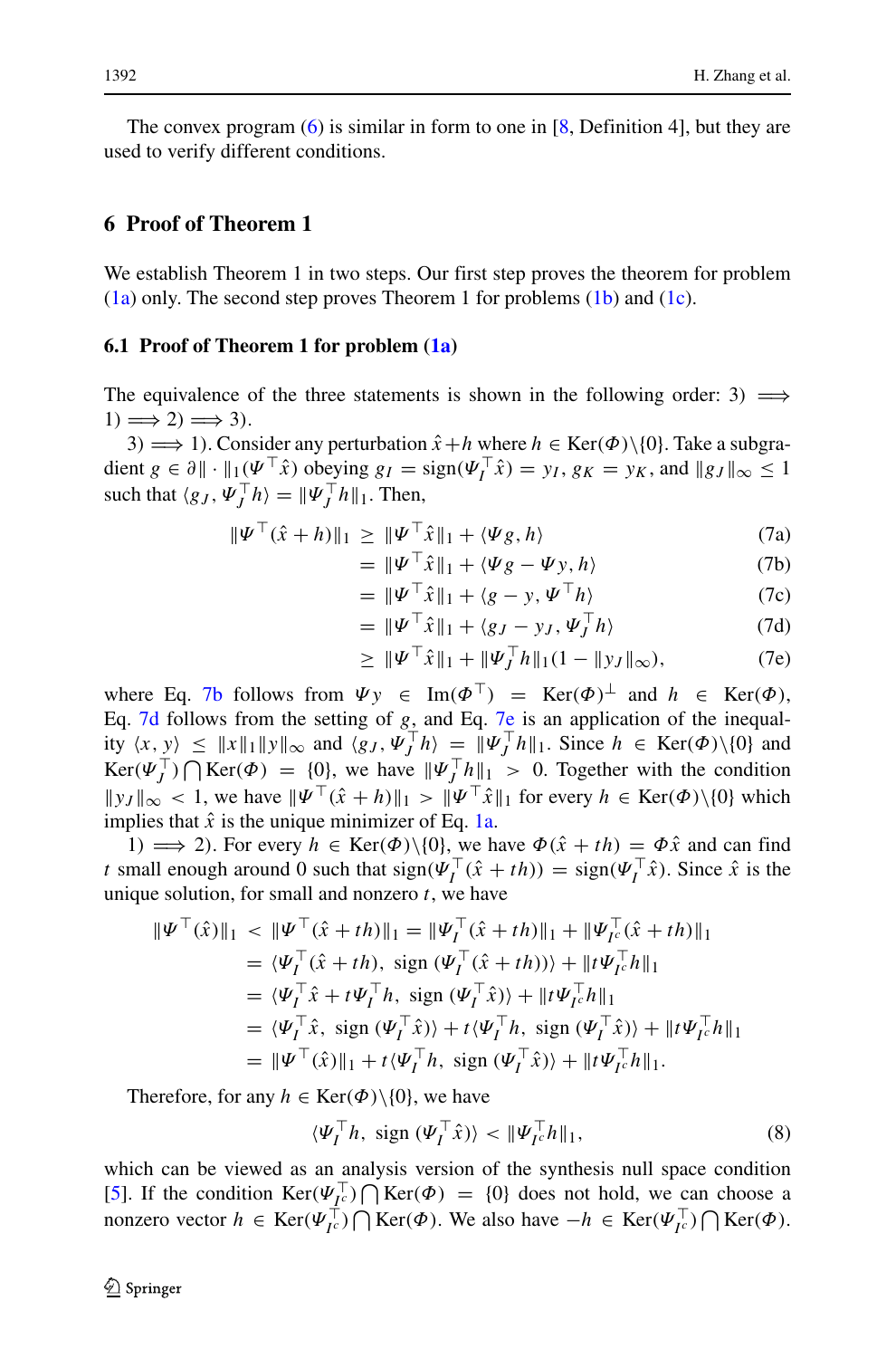Then we have  $\langle \Psi_I^{\dagger} h, \text{ sign } (\Psi_I^{\dagger} \hat{x}) \rangle < 0$  and  $-\langle \Psi_I^{\dagger} h, \text{ sign } (\Psi_I^{\dagger} \hat{x}) \rangle < 0$ , which is a contradiction.

It remains to show the existence of  $y$  in part (2) of Condition 1. This part is in spirit of the methods in papers [\[17\]](#page-18-15) and [\[18\]](#page-18-16), which are based on linear programming strong duality. We take  $\hat{y}$  with restrictions  $\hat{y}_I = \text{sign}(\Psi_I^{\dagger} \hat{x})$  and  $\hat{y}_{I^c} = 0$ . If such  $\hat{y}$  satisfies  $\Psi \hat{y} \in \text{Im}(\Phi^{\top})$ , then the existence has been shown. If  $\Psi \hat{y} \notin \text{Im}(\Phi^{\top}) = \text{Ker}(\Phi)^{\perp}$ , then we shall construct a new vector to satisfy part (2) of Condition 1. Let *Q* be a basis matrix of Ker $(\Phi)$ . We have that  $a := Q^{\top} \Psi \hat{v}$  must be a nonzero vector. Consider the following problem

<span id="page-12-0"></span>
$$
\underset{z \in \mathbb{R}^l}{\text{minimize}} \ \|z\|_{\infty} \quad \text{subject to } Q^\top \Psi z = -a \text{ and } z_I = 0. \tag{9}
$$

For any minimizer  $\hat{z}$  of problem [\(9\)](#page-12-0), we have  $\Psi(\hat{y} + \hat{z}) \in \text{Ker}(\Phi)^{\perp} = \text{Im}(\Phi^{\top})$ and  $(\hat{y} + \hat{z})_I = \hat{y}_I = \text{sign}(\Psi_I^{\dagger} \hat{x})$ . Thus, we shall show that the objective of problem [\(9\)](#page-12-0) is strictly less than 1. To this end, we rewrite problem [\(9\)](#page-12-0) in an equivalent form as:

<span id="page-12-2"></span>
$$
\underset{z}{\text{minimize}} \ \|z_{I^c}\|_{\infty} \quad \text{subject to } Q^{\top} \Psi_{I^c} z_{I^c} = -a,\tag{10}
$$

whose Lagrange dual problem is

<span id="page-12-1"></span>
$$
\underset{p}{\text{maximize}} \langle p, a \rangle \quad \text{subject to } \|\Psi_{I^c}^\top Q p\|_1 \le 1. \tag{11}
$$

Note that  $Qp \in \text{Ker}(\Phi)$  and  $|\langle p, a \rangle| = |\langle p, Q^{\perp} \Psi \hat{y} \rangle| = |\langle p, Q^{\perp} \Psi \hat{y} \rangle| = \frac{1}{2}$  $|\langle \Psi_I^{\perp} Q p, \text{sign}(\Psi_I^{\perp} \hat{x}) \rangle|$ . By using Eq. [8,](#page-11-2) for any p, we have

$$
|\langle p, a \rangle| = \begin{cases} |\langle \Psi_l^\top Q p, \operatorname{sign}(\Psi_l^\top \hat{x}) \rangle| = 0, & \text{if } Qp = 0, \\ |\langle \Psi_l^\top Q p, \operatorname{sign}(\Psi_l^\top \hat{x}) \rangle| < \|\Psi_l^\top Q p\|_1 \le 1, & \text{otherwise.} \end{cases}
$$

Hence, problem [\(11\)](#page-12-1) is feasible, and its objective value is strictly less than 1. By the linear programming strong duality property, problems [\(9\)](#page-12-0) and [\(10\)](#page-12-2) also have solutions, and their objective values are strictly less than 1, too. This completes the proof.

2 $) \implies 3$ . Let  $J = I^c$  and  $K = \emptyset$ , then Condition 2 follows.

The proof of 3*)*  $\implies$  1*)* is a standard technique in the compressed sensing community.

#### **6.2 Proof of Theorem 1 for problems [\(1b\)](#page-3-0) and [\(1c\)](#page-3-0)**

**Lemma 1** *Let*  $\gamma > 0$ ,  $If \gamma \|\Phi x - b\|_2^2 + \|\Psi^\top x\|_1$  is constant on a convex set  $\Omega$ , then *both*  $\Phi x - b$  *and*  $\Psi^{\top} x \Vert_1$  *are constant on*  $\Omega$ *.* 

*Proof* It suffices to prove the case where the convex set  $Ω$  has more than one point. Suppose *x*<sup>1</sup> and *x*<sup>2</sup> are *different* points in *Ω*. Consider the line segment *L* connecting *x*<sub>1</sub> and *x*<sub>2</sub>. By the convexity of  $\Omega$ , we know  $L \subset \Omega$ . Thus,  $\gamma ||\Phi x - b||_2^2 + ||\Psi^\top x||_1$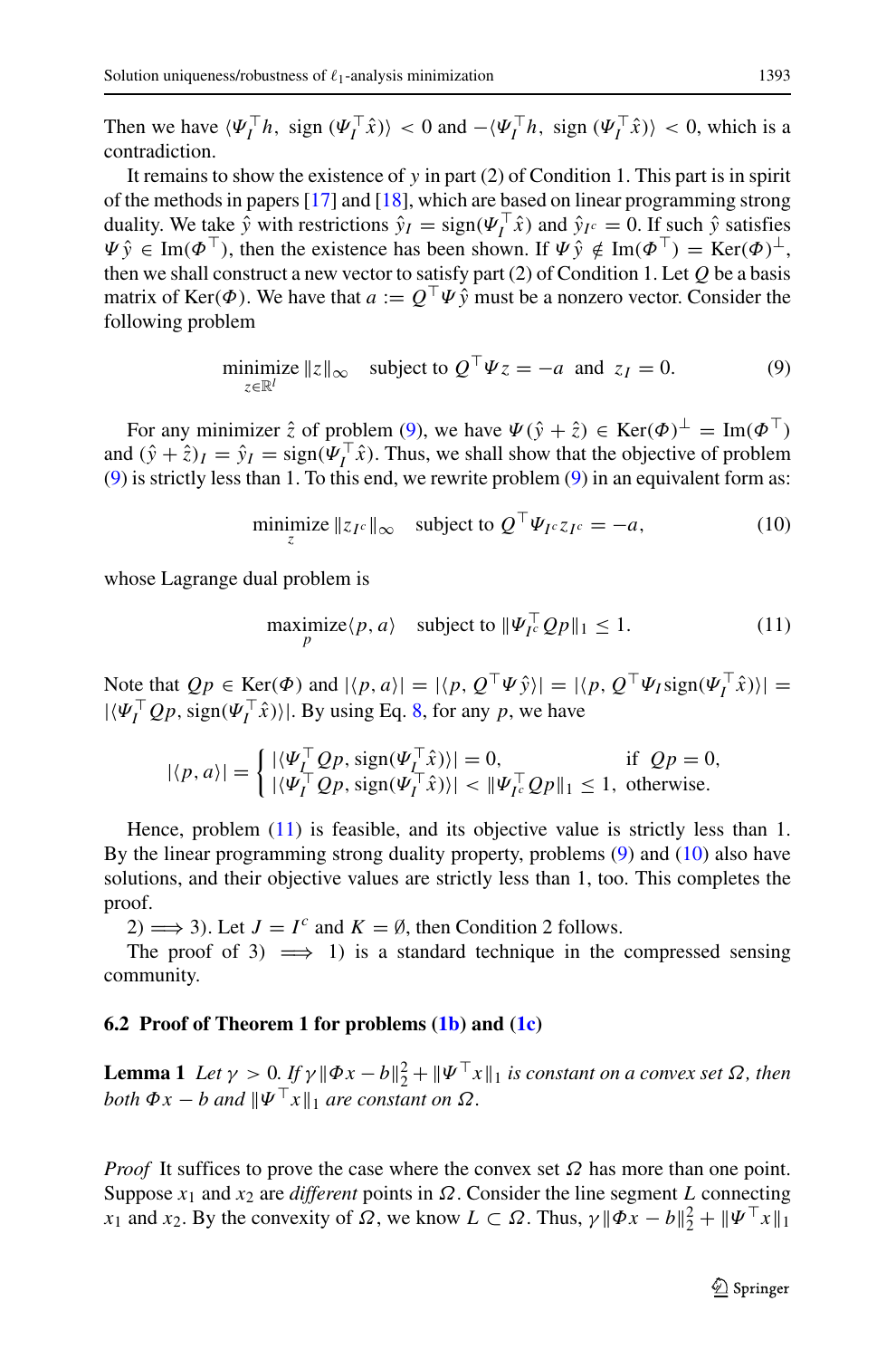is constant on *L*, and we denote the constant value by  $\hat{c}$ . If  $\Phi x_1 - b \neq \Phi x_2 - b$ , then, for any  $0 < \alpha < 1$ , we have

$$
\gamma \|\Phi(\alpha x_1 + (1 - \alpha)x_2) - b\|_2^2 + \|\Psi^\top(\alpha x_1 + (1 - \alpha)x_2)\|_1 \tag{12a}
$$

$$
= \gamma \|\alpha(\Phi x_1 - b) + (1 - \alpha)(\Phi x_2 - b)\|_2^2 + \|\alpha(\Psi^\top x_1) + (1 - \alpha)(\Psi^\top x_2)\|_1 \tag{12b}
$$

$$
\langle \alpha(\gamma || \Phi x_1 - b ||_2^2 + || \Psi^\top x_1 ||_1) + (1 - \alpha)(\gamma || \Phi x_2 - b ||_2^2 + || \Psi^\top x_2 ||_1)
$$
(12c)  
=  $\alpha \hat{c} + (1 - \alpha)\hat{c} = \hat{c},$ (12d)

where the strict inequality follows from the *strict* convexity of  $\gamma \|\cdot\|_2^2$  and the convexity of  $\|\Psi^\top x\|_1$ . This means that  $\alpha x_1 + (1 - \alpha)x_2 \in L \subset \Omega$  attains a smaller value than  $\hat{c}$  for any  $0 < \alpha < 1$ , which is a contradiction to the assumption that all points in *Ω* attain the same value  $\hat{c}$ . Therefore, we have  $\Phi x_1 - b = \Phi x_2 - b$ , from which it is easy to obtain  $\|\Psi^{\top} x_1\|_1 = \|\Psi^{\top} x_2\|_1$ .

We let  $X_{\lambda}$  and  $Y_{\delta}$  denote the sets of solutions to problems [\(1b\)](#page-3-0) and [\(1c\)](#page-3-0), respectively. Moreover, we assume that these two sets are nonempty. Then, from Lemma 1, we have the following result.

**Corollary 1** *In problem* [\(1b\)](#page-3-0),  $\Phi x - b$  *and*  $\|\Psi^\top x\|_1$  *are constant on*  $X_\lambda$ *; in problem* [\(1c\)](#page-3-0),  $\Phi x - b$  *and*  $\|\Psi^\top x\|_1$  *are constant on*  $Y_\delta$ *.* 

*Proof* Since  $\|\Phi x - b\|_2^2 + \lambda \|\Psi^\top x\|_1$  is constant over  $X_\lambda$ , the result follows directly from Lemma 1 for problem [\(1b\)](#page-3-0). For problem [\(1c\)](#page-3-0), if  $0 \in Y_\delta$ , then we have  $Y_\delta = \{0\}$ because of the full row-rankness of  $\Psi$ . The result holds trivially. Suppose  $0 \notin Y_\delta$ . Since the optimal objective  $\|\Psi^\top x\|_1$  is constant for all  $x \in Y_\delta$ , we have to show that  $\|\Phi x - b\|_2^2 = \delta$  for all  $x \in Y_\delta$ . If there exist a nonzero  $\hat{x} \in Y_\delta$  such that  $\|\Phi\hat{x}-b\|_2^2 < \delta$ , we can find a non-empty ball B centered at  $\hat{x}$  with a sufficiently small radius  $\rho > 0$  such that  $\|\Phi \tilde{x} - b\|_2^2 < \delta$  for all  $\tilde{x} \in \mathcal{B}$ . Let  $\alpha = \min\{\frac{\rho}{2\|\hat{x}\|_2}, \frac{1}{2}\} \in (0, 1)$ . We have  $(1 - \alpha)\hat{x} \in \mathcal{B}$  and  $\|(1 - \alpha)\Psi^\top \hat{x}\|_1 < \|\Psi^\top \hat{x}\|_1$ , which is a contradiction to the assumption that  $x \in Y_s$ . the assumption that  $x \in Y_\delta$ .

*Proof of Theorem 1 for problems* [\(1b\)](#page-3-0) *and* [\(1c\)](#page-3-0) This proof exploits Corollary 1. Since the results of Corollary 1 are identical for problems  $(1b)$  and  $(1c)$ , we present the proof for problem [\(1b\)](#page-3-0) only.

By assumption,  $X_{\lambda}$  is nonempty. We pick  $\hat{x} \in X_{\lambda}$ . Let  $b^* = \Phi \hat{x}$ , which is independent of the choice of  $\hat{x}$  according to Corollary 1. We introduce the following problem

<span id="page-13-0"></span>
$$
\underset{x}{\text{minimize}} \|\Psi^{\top} x\|_1, \quad \text{subject to } \Phi x = b^* \tag{13}
$$

and denote its solution set by *X*∗.

Now, we show that  $X_{\lambda} = X^*$ . Since  $\Phi x = \Phi \hat{x}$  and  $\|\Psi^{\top} x\|_1 = \|\Psi^{\top} \hat{x}\|_1$  hold for all  $x \in X_\lambda$  and any *x* obeying  $\Phi x = \Phi \hat{x}$  and  $\|\Psi^\top x\|_1 = \|\Psi^\top \hat{x}\|_1$  belongs to  $X_\lambda$ , it suffices to show that  $\|\Psi^\top x\|_1 = \|\Psi^\top \hat{x}\|_1$  for all  $x \in X^*$ . Assume that this does *not* hold. Then, because  $\hat{x}$  is a feasible solution of problem [\(13\)](#page-13-0), there exists  $\tilde{x} \in X^*$ satisfying  $\|\Psi^\top \tilde{x}\|_1 < \|\Psi^\top \hat{x}\|_1$ . However,  $\|\Phi \tilde{x} - b\|_2 = \|b^* - b\|_2 = \|\Phi \hat{x} - b\|_2$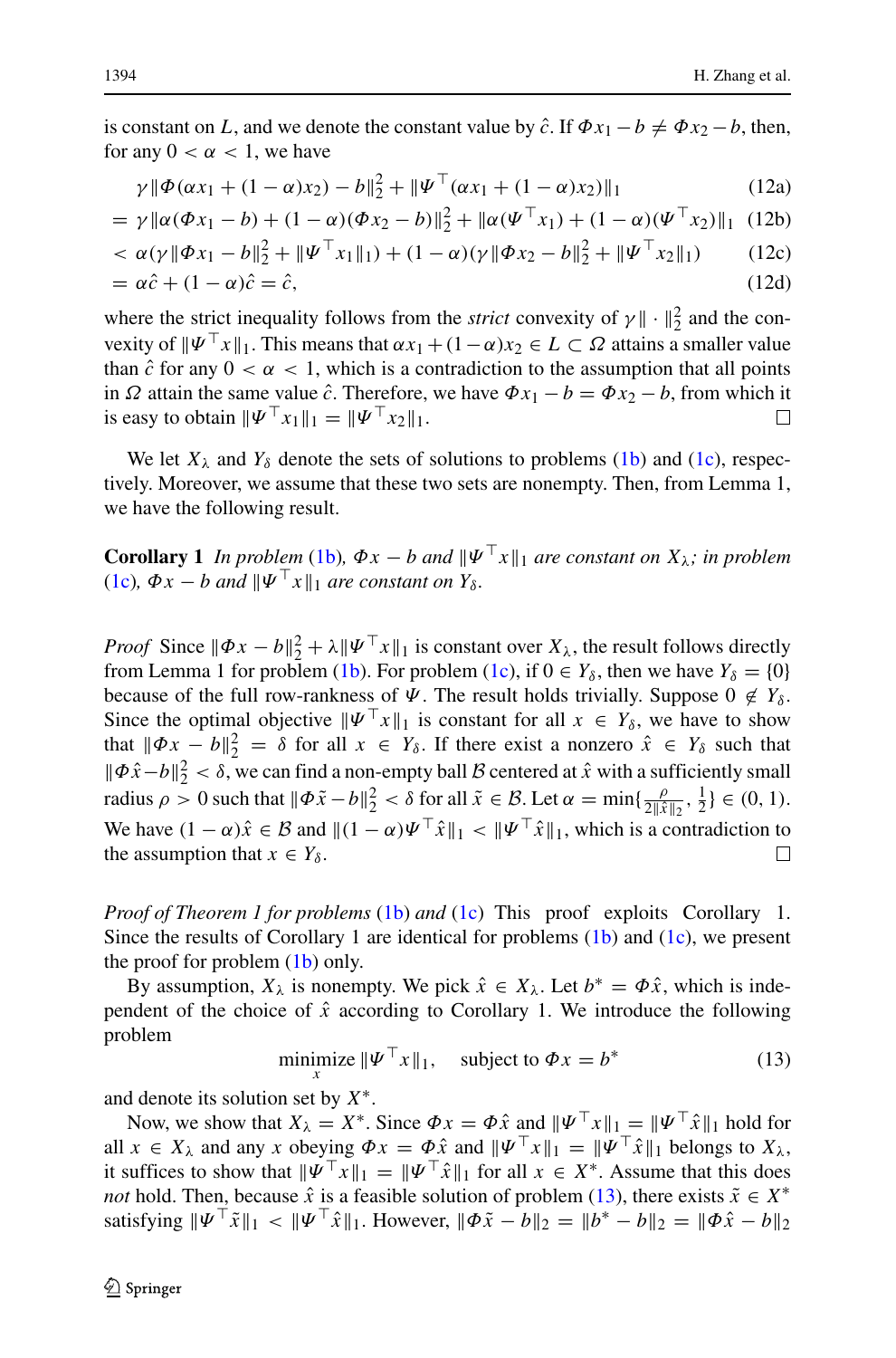and  $\|\Psi^{\top}\tilde{x}\|_1 < \|\Psi^{\top}\hat{x}\|_1$  mean that  $\tilde{x}$  is a strictly better solution to problem [\(1b\)](#page-3-0) than  $\hat{x}$ , contradicting the assumption that  $\hat{x} \in X_{\lambda}$ .

Since  $X_{\lambda} = X^*$ ,  $\hat{x}$  is the unique solution to problem [\(1b\)](#page-3-0) if and only if it is the unique solution to problem  $(13)$ . Since problem  $(13)$  is in the same form of problem [\(1a\)](#page-3-0), applying the part of Theorem 1 for problem [\(1a\)](#page-3-0), which is already proved, we conclude that  $\hat{x}$  is the unique solution to problem [\(1b\)](#page-3-0) if and only if Condition 1 or 2 holds. or 2 holds.

# <span id="page-14-0"></span>**7 Proof of Theorem 2**

**Lemma 2** *Assume that vectors*  $\bar{x}$  *and*  $y$  *satisfy Condition 1. Let*  $I = \text{supp}(\Psi^\top \bar{x})$  *and*  $J = I^c$ *. We have* 

<span id="page-14-3"></span>
$$
\|\Psi^{\top} x - \Psi^{\top} \bar{x}\|_{1} \le C_{3} \|\Phi(x - \bar{x})\|_{2} + C_{4} d_{y}(x, \bar{x}), \quad \forall x,
$$
 (14)

*where*  $d_y(x, \bar{x}) := \|\Psi^\top x\|_1 - \|\Psi^\top \bar{x}\|_1 - \langle \Psi y, x - \bar{x} \rangle$  *is the Bregman distance of function*  $\|\Psi^{\top} \cdot \|_1$ *, the absolute constants*  $C_3$ *,*  $C_4$  *are given in Theorem 2.* 

*Proof* This proof is divided into two parts. They are partially inspired by [\[7\]](#page-17-6).

1. this part shows that for any  $u \in \text{Ker}(\Psi_J^{\perp})$ ,

<span id="page-14-1"></span>
$$
\|\Psi^{\top}x - \Psi^{\top}\bar{x}\|_{1} \leq \left(1 + \frac{C_{3} \|\Phi\|}{\sqrt{\lambda_{\min}(\Psi \Psi^{\top})}}\right) \|\Psi^{\top}(x - u)\|_{1} + C_{3} \|\Phi(x - \bar{x})\|_{2}.
$$
\n(15)

2. this part shows that

<span id="page-14-2"></span>
$$
f(x) := \min\left\{ \|\Psi^{\top}(x - u)\|_{1} : \ u \in \text{Ker}(\Psi_{J}^{\top}) \right\} \le (1 - \|y_{J}\|_{\infty})^{-1} d_{y}(x, \bar{x}).
$$
\n(16)

Using the definition of *C*4, combining Eqs. [15](#page-14-1) and [16](#page-14-2) gives Eq. [14.](#page-14-3) *Part 1*. Let  $u \in \text{Ker}(\Psi_J^+)$ . By the triangle inequality of norms, we get

<span id="page-14-4"></span>
$$
\|\Psi^{\top} x - \Psi^{\top} \bar{x}\|_{1} \le \|\Psi^{\top} (x - u)\|_{1} + \|\Psi^{\top} (u - \bar{x})\|_{1}.
$$
 (17)

Since  $\bar{x} \in \text{Ker}(\Psi_J^{\perp})$ , we have  $u - \bar{x} \in \text{Ker}(\Psi_J^{\perp})$  and thus  $||u - \bar{x}||_2 \le r(J)||\Phi(u - \bar{x})||_2^2$  $\|\bar{x}\|_{2}$ , where  $r(J) < +\infty$  follows from part (1) of Condition 1. Using the fact that  $supp(\Psi^{\top}(u - \bar{x})) = I$ , we derive that

<span id="page-14-6"></span>
$$
\|\Psi^{\top}(u-\bar{x})\|_{1} \leq \sqrt{|I|} \|\Psi^{\top}(u-\bar{x})\|_{2}
$$
\n(18a)

<span id="page-14-5"></span>
$$
\leq \sqrt{|I|} \|u - \bar{x}\|_2 \tag{18b}
$$

$$
\leq \sqrt{|I|} r(J) \|\Phi(u - \bar{x})\|_2 \tag{18c}
$$

$$
= C_3 \|\Phi(u - \bar{x})\|_2, \tag{18d}
$$

 $\mathcal{D}$  Springer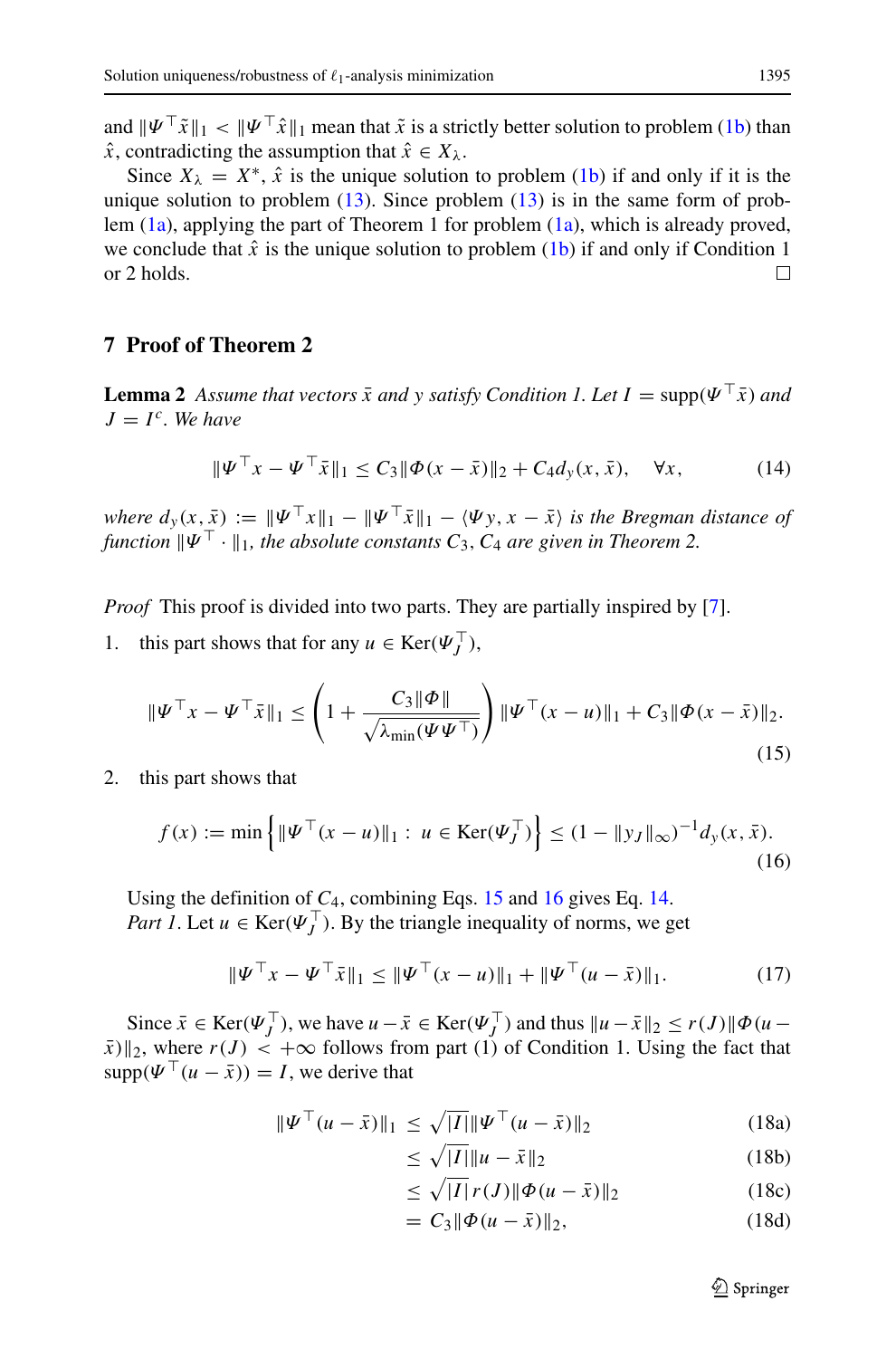where we have used the assumption  $\lambda_{\text{max}}(\Psi \Psi^{\top}) = 1$  and the definition  $C_3 =$  $r(J)\sqrt{|I|}$ . Furthermore,

<span id="page-15-0"></span>
$$
\|\Phi(u-\bar{x})\|_2 \le \|\Phi(x-u)\|_2 + \|\Phi(x-\bar{x})\|_2 \tag{19a}
$$

$$
\leq \|\Phi\| \|x - u\|_2 + \|\Phi(x - \bar{x})\|_2 \tag{19b}
$$

$$
\leq \frac{\|\Phi\| \|\Psi^\top (x-u)\|_2}{\sqrt{\lambda_{\min}(\Psi\Psi^\top)}} + \|\Phi(x-\bar{x})\|_2 \tag{19c}
$$

$$
\leq \frac{\|\Phi\| \|\Psi^{\top}(x-u)\|_1}{\sqrt{\lambda_{\min}(\Psi\Psi^{\top})}} + \|\Phi(x-\bar{x})\|_2.
$$
 (19d)

Therefore, we get Eq. [15](#page-14-1) after combining Eqs. [17,](#page-14-4) [18,](#page-14-5) and [19.](#page-15-0)

*Part 2.* Since  $\langle \Psi y, \bar{x} \rangle = ||\Psi^{\dagger} \bar{x}||_1$  implies  $d_y(x, \bar{x}) = ||\Psi^{\dagger} x||_1 - \langle \Psi y, x \rangle$ , it is equivalent to proving

$$
f(x) \le (1 - \|y_J\|_{\infty})^{-1} (\|\Psi^{\top} x\|_1 - \langle \Psi y, x \rangle).
$$

Since  $u \in \text{Ker}(\Psi_J^{\perp})$  is equivalent to  $\Psi_J^{\perp} u = 0$ , the Lagrangian of the minimization problem in Eq. [16](#page-14-2) is

$$
L(u, v) = \|\Psi^{\top}(x - u)\|_1 + \langle v, \Psi_y^{\top} u \rangle = \|\Psi^{\top}(x - u)\|_1 + \langle \Psi_y v, u - x \rangle + \langle \Psi_y v, x \rangle.
$$

Then  $f(x) = \min_u \max_v L(u, v)$ . Following the minimax theorem, we derive that

$$
f(x) = \max_{v} \min_{u} L(u, v)
$$
  
=  $\max_{v} \min_{u} \{ ||\Psi^{\top}(x - u)||_1 + \langle \Psi_J v, u - x \rangle + \langle \Psi_J v, x \rangle \}$   
=  $\max_{w} \min_{u} \{ ||\Psi^{\top}(x - u)||_1 + \langle w, u - x \rangle + \langle w, x \rangle : w \in \text{Im}(\Psi_J) \}$   
=  $\max_{w} \{ \langle w, x \rangle : w \in \partial ||\Psi^{\top} \cdot ||_1(0) \cap \text{Im}(\Psi_J) \}$   
=  $\max_{w} \{ \langle c\Psi y + w, x \rangle : w \in \partial ||\Psi^{\top} \cdot ||_1(0) \cap \text{Im}(\Psi_J) \} - \langle c\Psi y, x \rangle, \ \forall c > 0$   
=  $c \max_{w} \{ \langle \Psi y + w, x \rangle : w \in c^{-1} \partial ||\Psi^{\top} \cdot ||_1(0) \cap \text{Im}(\Psi_J) \} - c \langle \Psi y, x \rangle, \ \forall c > 0.$ 

Let

$$
c = (1 - \|y_J\|_{\infty})^{-1}
$$

and  $Z_J = \{z \in \mathbb{R}^l : z_J = 0\}$ . Since  $||y_J||_{\infty} < 1$  from part (2) of Condition 1, we have  $c < +\infty$  and get

$$
\left(y + c^{-1}\partial \|\cdot\|_1(0) \cap Z_J\right) \subset \partial \|\cdot\|_1(0),
$$

from which we conclude

$$
(\Psi y + c^{-1}\partial \|\Psi^{\top} \cdot\|_1(0) \cap \text{Im}(\Psi_J)) \subset \partial \|\Psi^{\top} \cdot\|_1(0).
$$

Hence, for any  $w \in c^{-1} \partial \|\Psi^{\top} \cdot \|_1(0) \cap \text{Im}(\Psi_J)$ , it holds that  $\Psi y + w \subset \partial \|\Psi^{\top} \cdot \|_1$  $||_1(0)$ , which implies  $\langle \Psi y + w, x \rangle \le ||\Psi^\top x||_1$  by the convexity of  $||\Psi^\top \cdot||_1$ . Therefore,  $f(x) \leq c(||\Psi^{\top} x||_1 - \langle \Psi y, x \rangle).$ 

**Lemma 3** *(*[\[16\]](#page-18-2)*, Theorem 3;* [\[17\]](#page-18-15)*, Lemma 3.5) Suppose that*  $x^* \in \mathbb{R}^n$  *is a fixed vector obeying* supp $(\Psi^{\top} x^*) = I$  *and that there are vectors satisfying*  $y \in \partial ||\cdot||_1(\Psi^{\top} x^*)$  *and*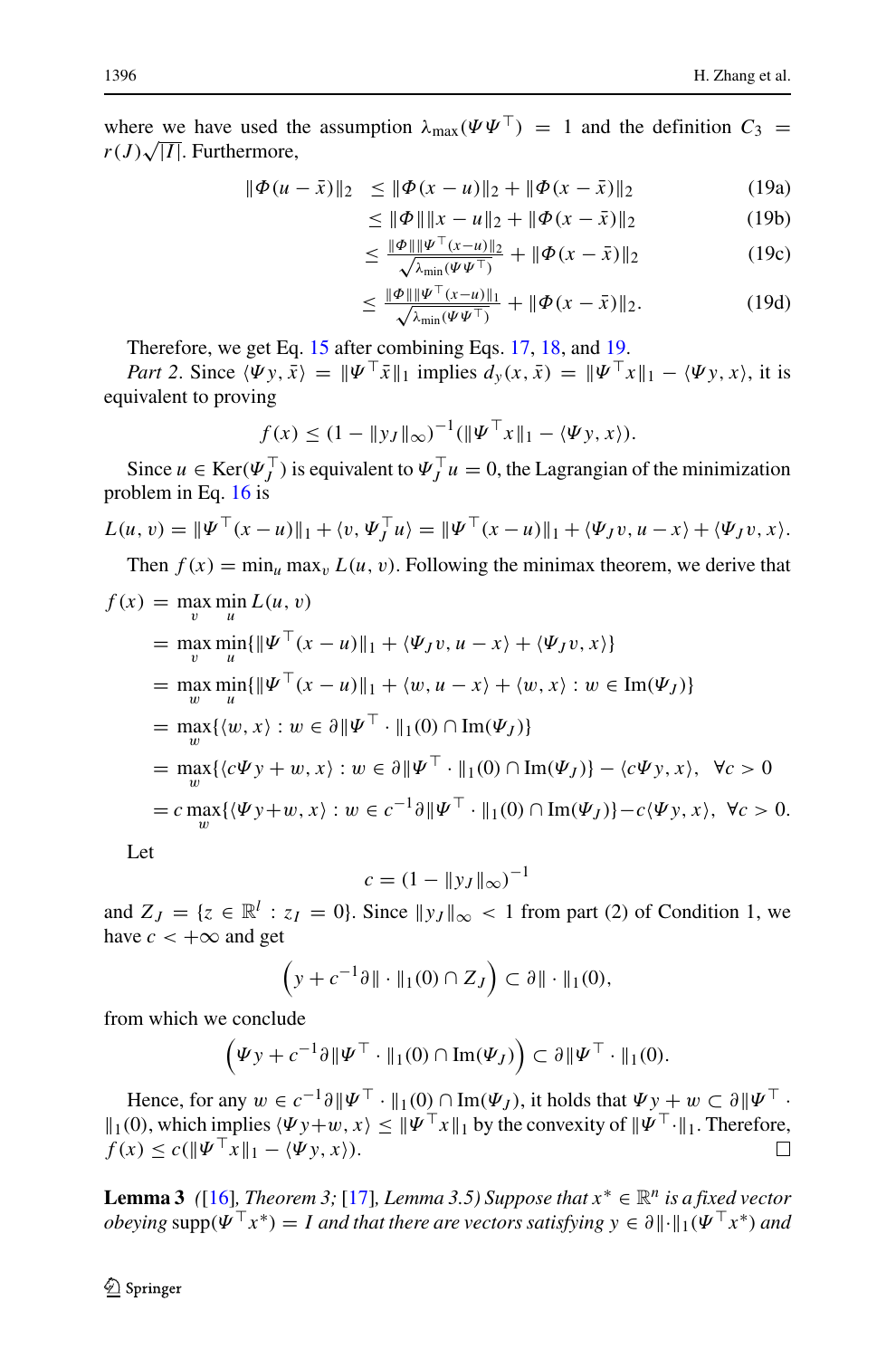$\Psi y = \Phi^{\top} \beta$ . Then for every  $\delta > 0$  and every data vector *b* satisfying  $\|\Phi x^* - b\|_2 < \delta$ . *the following two statements hold:*

- 1) *Every minimizer*  $x_{\delta,\lambda}$  *of problem* [\(1b\)](#page-3-0) *satisfies*  $d_y(x_{\delta,\lambda}, x^*) \leq \frac{(\delta + \lambda ||\beta||_2/2)^2}{\lambda}$  *and*  $\|\Phi x_{\delta,\lambda} - b\|_2 \leq \delta + \lambda \|\beta\|_2;$
- 2) *Every minimizer*  $x_{\delta}$  *of problem* [\(1c\)](#page-3-0) *satisfies*  $d_{\nu}(x_{\delta}, x^*) \leq 2\delta \|\beta\|_2$ .

From  $\Psi y = \Phi^\top \beta$  and the full-rankness of  $\Phi$ , we have  $\beta = (\Phi \Phi^\top)^{-1} \Phi \Psi y$ .

*Proof of Theorem 2* Firstly, we derive that

$$
\|\Psi(x_{\delta,\lambda} - x^*)\|_1 \le C_3 \|\Phi(x_{\delta,\lambda} - x^*)\|_2 + C_4 d_y(x_{\delta,\lambda}, x^*)
$$
\n(20a)

$$
\leq C_3 \|\Phi x_{\delta,\lambda} - b\|_2 + C_3 \|\Phi x^* - b\|_2 + C_4 d_y(x_{\delta,\lambda}, x^*) \quad (20b)
$$

$$
\leq C_3(\delta + \lambda \|\beta\|_2) + C_3\delta + C_4 \frac{(\delta + \lambda \|\beta\|_2/2)^2}{\lambda}, \qquad (20c)
$$

where the first and the third inequalities follow from Lemmas 2 and 3, respectively. Substituting  $\lambda = C_0 \delta$  and collecting like terms in Eq. [20c,](#page-14-6) we obtain the first part of Theorem 2. The second part can be proved in the same way. Theorem 2. The second part can be proved in the same way.

# <span id="page-16-0"></span>**8 Proof of Theorem 3**

Let  $w := x_{\delta} - x^*$  and  $v := \Psi^{\top} w$ . Then, by the minimality of  $\|\Psi^{\top} x_{\delta}\|_1$ , we derive

$$
\begin{aligned} \|\Psi^{\top}x^*\|_1 &\geq \|\Psi^{\top}x_{\delta}\|_1 = \|v + \Psi^{\top}x^*\|_1 = \|v_I + \Psi_I^{\top}x^*\|_1 + \|v_J + \Psi_J^{\top}x^*\|_1 \\ &\geq \langle v_I + \Psi_I^{\top}x^*, \text{sign}(\Psi_I^{\top}x^*) \rangle + \|v_J\|_1 - \|\Psi_J^{\top}x^*\|_1 \\ &= \langle v_I, \text{sign}(\Psi_I^{\top}x^*) \rangle + \|\Psi_I^{\top}x^*\|_1 + \|v_J\|_1 - \|\Psi_J^{\top}x^*\|_1. \end{aligned}
$$

Rearranging the above inequality and using the fact that  $\|\Psi^\top x^*\|_1 = \|\Psi^\top_l x^*\|_1 +$  $\|\Psi_j^{\dagger} x^*\|_1$  yield

<span id="page-16-1"></span>
$$
||v_J||_1 \le 2||\Psi_J^\top x^*||_1 + |\langle v_I, \text{sign}(\Psi_I^\top x^*)\rangle|.
$$
 (21)

In addition, we have

$$
|\langle v_I, \text{sign}(\Psi_I^\top x^*)\rangle| = |\langle y_I, v_I\rangle| \le |\langle y, v\rangle| + |\langle y_J, v_J\rangle|.
$$

In what follows, we further bound the right-hand side of the above inequality term by term. First of all, in view of the optimization constraint and the feasibility of both *xδ* and *x*∗, we have

$$
\|\Phi w\|_2 = \|\Phi(x_\delta - x^*)\|_2 \le \|\Phi x_\delta - b\|_2 + \|\Phi x^* - b\|_2 \le 2\delta.
$$

Using the condition  $\Psi y = \Phi^\top \beta$ , we obtain

$$
|\langle y, v \rangle| = |\langle y, \Psi^{\top} w \rangle| = |\langle \Psi y, w \rangle| = |\langle \Phi^{\top} \beta, w \rangle|
$$
  
=  $|\langle \beta, \Phi w \rangle| \le \|\beta\|_2 \cdot \|\Phi w\|_2 \le 2\delta \|\beta\|_2$ .

At last,  $|\langle y_J, v_J \rangle| \le ||y_J||_{\infty} ||v_J||_1$ . Collecting these upper bounds, we derive

 $|\langle v_I, \text{sign}(\Psi_I^{\top} x^*) \rangle| \le ||y_J||_{\infty} ||v_J||_1 + 2||\beta||_2 \delta.$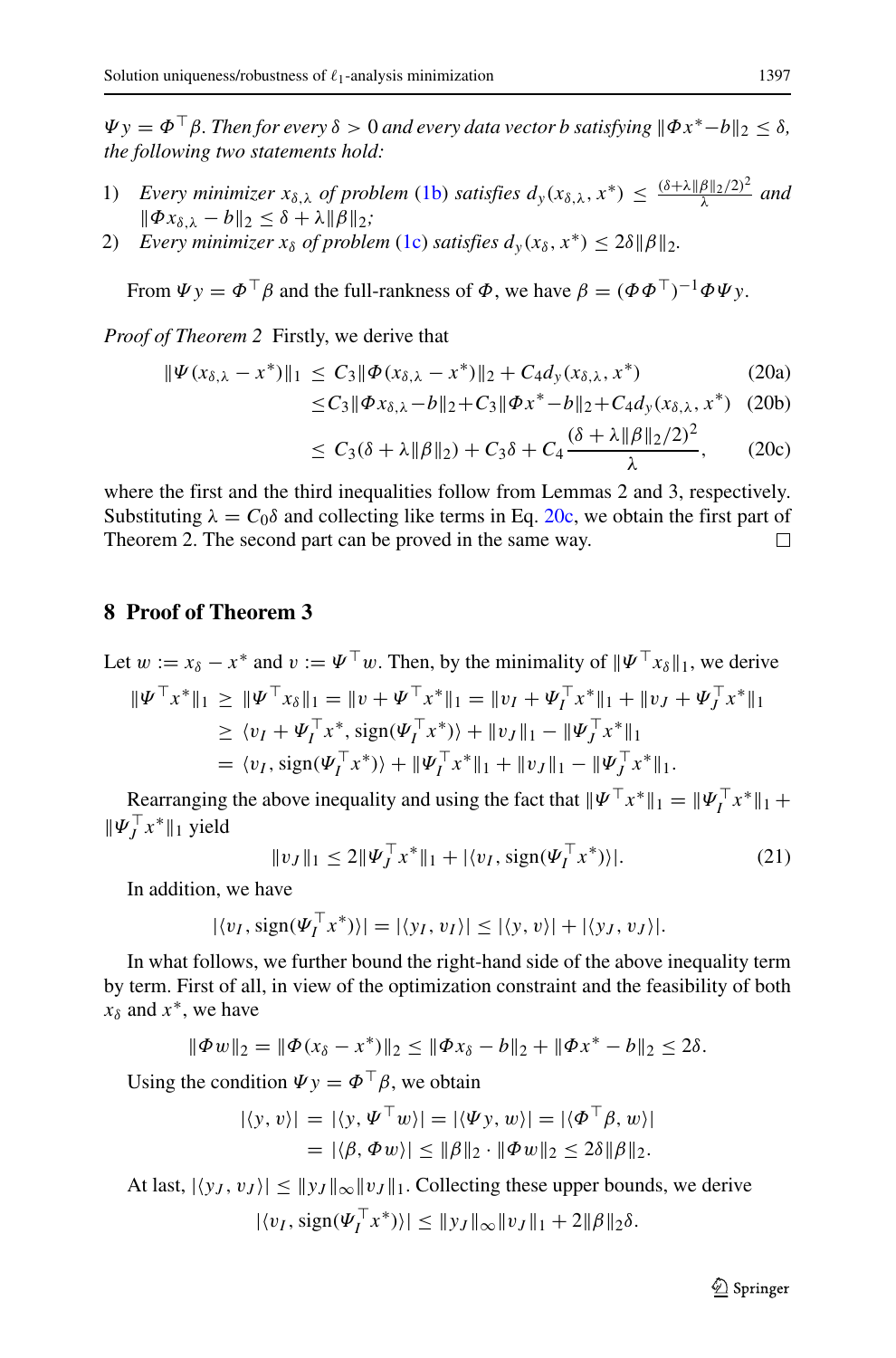Using Eq. [21](#page-16-1) and noting that  $\|y_J\|_{\infty} < 1$ , we get

<span id="page-17-10"></span>
$$
||v_J||_1 \le \frac{2}{1 - ||y_J||_{\infty}} ||\Psi_J^\top x^*||_1 + \frac{2||\beta||_2}{1 - ||y_J||_{\infty}} \delta. \tag{22}
$$

Now, using the inequality  $(4)$ , we get

<span id="page-17-11"></span>
$$
||v_I||_2 \le \rho ||v_J||_1 + \tau ||\Phi w||_2 \le \frac{2\rho}{1 - ||y_J||_{\infty}} ||\Psi_J^\top x^*||_1 + \left(\frac{2\rho ||\beta||_2}{1 - ||y_J||_{\infty}} + 2\tau\right)\delta.
$$
\n(23)

Finally, combing Eqs. [22](#page-17-10) and [23,](#page-17-11) we obtain

$$
\|v\|_2 \le \|v_I\|_2 + \|v_J\|_2 \le \|v_I\|_2 + \|v_J\|_1
$$
  

$$
\le \frac{2(1+\rho)}{1-\|y_J\|_\infty} \|\Psi_J^\top x^*\|_1 + \left(\frac{2(1+\rho)\|\beta\|_2}{1-\|y_J\|_\infty} + 2\tau\right)\delta.
$$

This completes the proof.

**Acknowledgments** The work of H. Zhang is supported by China Scholarship Council during his visit to Rice University, and in part by the National Science Foundation of China (No.11501569 and No.61072118). The work of M. Yan is supported in part by the Center for Domain-Specific Computing (CDSC) funded by NSF grants CCF-0926127 and ARO/ARL MURI grant FA9550-10-1-0567. The work of W. Yin is supported in part by NSF grants DMS-0748839 and ECCS-1028790. They thank Rachel Ward and Xiaoya Zhang for their helpful discussions.

# **References**

- <span id="page-17-0"></span>1. Elad, M., Milanfar, P., Rubinstein, R.: Analysis versus synthesis in signal priors. Inverse Prob. **23**(3), 947 (2007)
- <span id="page-17-1"></span>2. Fuchs, J.J.: On sparse representations in arbitrary redundant bases. IEEE Trans. Inf. Theory **50**(6), 1341–1344 (2004)
- <span id="page-17-2"></span>3. Candes, E.J., Plan, Y.: A probabilistic and RIPless theory of compressed sensing. IEEE Trans. Inf. Theory **57**(11), 7235–7254 (2011)
- <span id="page-17-3"></span>4. Candes, E.: The restricted isometry property and its implications for compressed sensing. Comptes Rendus Mathematique **346**(9-10), 589–592 (2008)
- <span id="page-17-4"></span>5. Cohen, A., Dahmen, W., Devore, R.: Compressed sensing and best k-term approximation. J. Am. Math. Soc., 211–231 (2009)
- <span id="page-17-5"></span>6. Zhang, Y.: Theory of compressive sensing via *-*1-minimization: a non-RIP analysis and extensions. J. Oper. Res. Soc. China **1**(1), 79–105 (2013)
- <span id="page-17-6"></span>7. Grasmair, M.: Linear convergence rates for tikhonov regularization with positively homogeneous functionals. Inverse Prob. **27**(7), 075014 (2011)
- <span id="page-17-9"></span>8. Vaiter, S., Peyre, G., Dossal, C., Fadili, J.: Robust sparse analysis regularization. IEEE Trans. Inf. Theory **59**(4), 2001–2016 (2013)
- <span id="page-17-8"></span>9. Haltmeier, M.: Stable signal reconstruction via  $\ell^1$  -minimization in redundant, non-tight frames. IEEE Trans. Signal Process. **61**(2), 420–426 (2013)
- 10. Needell, D., Ward, R.: Stable image reconstruction using total variation minimization. SIAM Journal on Imaging Sciences **6**(2), 1035–1058 (2013)
- 11. Needell, D., Ward, R.: Near-optimal compressed sensing guarantees for total variation minimization. IEEE Trans. Image Process. **22**(10), 3941–3949 (2013)
- 12. Krahmer, F., Ward, R.: Stable and robust sampling strategies for compressive imaging. IEEE Trans. Image Process. **23**(2), 612–622 (2014)
- <span id="page-17-7"></span>13. Kabanava, M., Rauhut, H., Zhang, H.: Robust analysis  $\ell_1$ -recovery from gaussian measurements and total variation minimization. Eur. J. Appl. Math. **26**(6), 917–929 (2015)